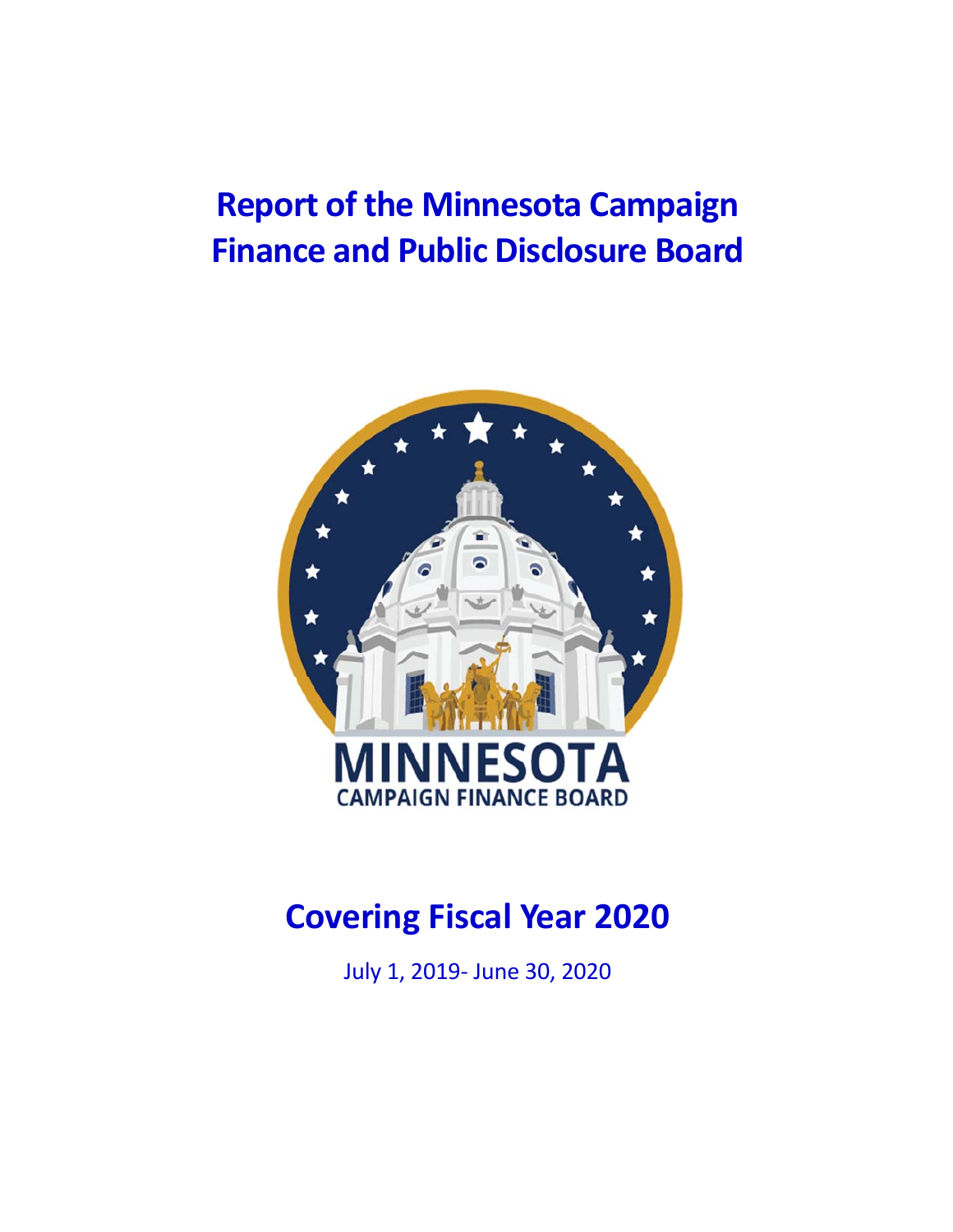Issued: April 2021 CAMPAIGN FINANCE and PUBLIC DISCLOSURE BOARD Suite 190, Centennial Building 658 Cedar Street St. Paul MN 55155‐1603

Telephone: 651‐539‐1180 or 800‐657‐3889

Fax: 651‐539‐1196 or 800‐357‐4114

Email: cf.board@state.mn.us

Website: www.cfb.mn.gov

This document is available in alternative formats to individuals with disabilities by calling 651-539-1180, 800-657-3889, or through the Minnesota Relay Service at 800‐627‐3529.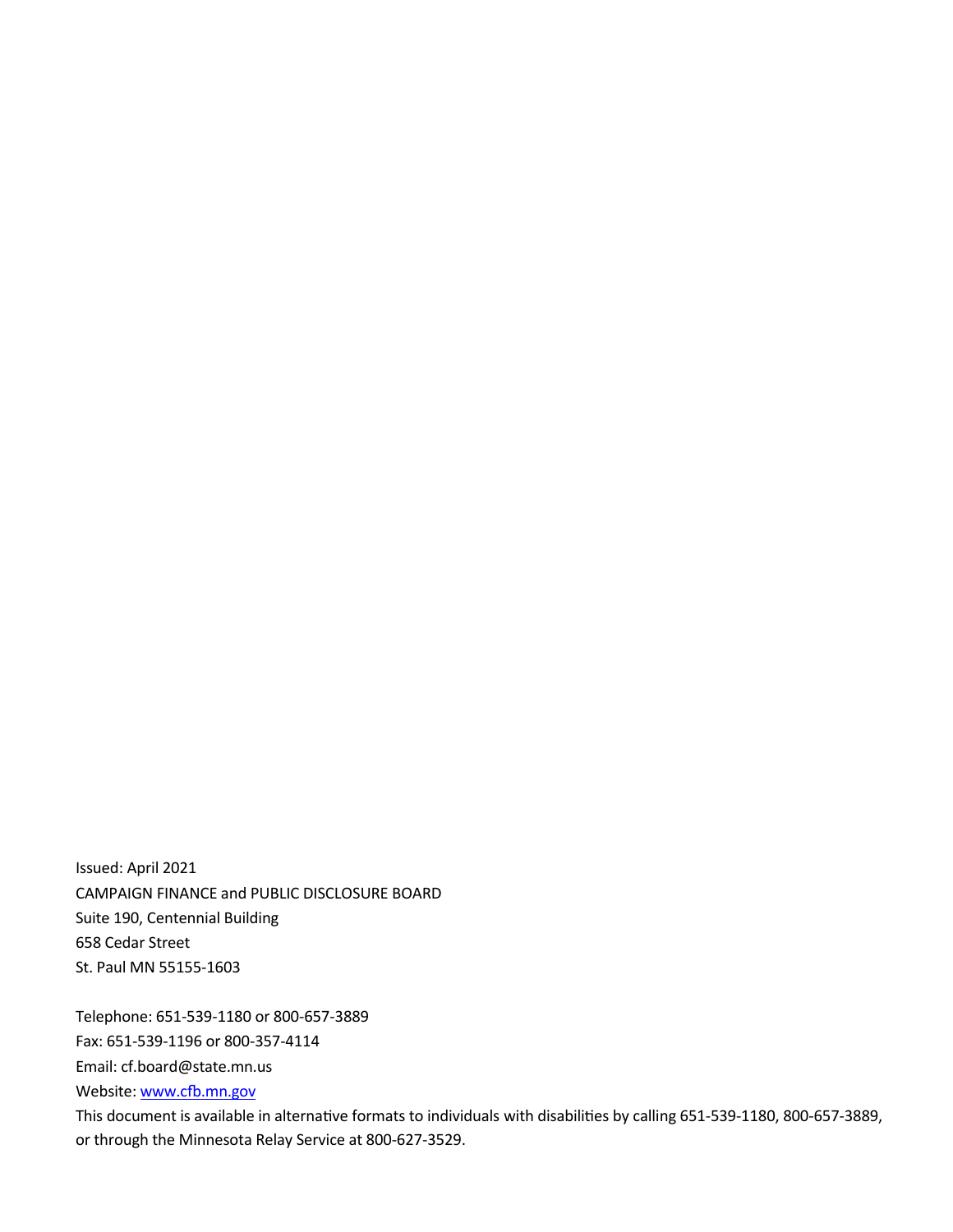

**DATE:** April 7, 2021

- **TO:** The Honorable Tim Walz, Governor The Honorable, Paul Gazelka, Senate Majority Leader The Honorable Melissa Hortman, Speaker of the House The Honorable Susan Kent, Senate Minority Leader The Honorable Kurt Daudt, House Minority Leader The Honorable Mary Kiffmeyer, Chair State Government Finance and Policy and Elections The Honorable Michael Nelson, Chair State Government Finance and Elections
- FROM: Stephen Swanson, Chair Campaign Finance and Public Disclosure Board

**SUBJECT:** Report of Board activities during fiscal year 2020.

Pursuant to Minnesota Statutes section 10A.02, subdivision 8 (a), the Campaign Finance and Public Disclosure Board submits this report of the Board's activities during fiscal year 2020.

The Board, consistent with its objectives and administrative procedures, provided guidance to the thousands of individuals and associations whose disclosure of certain political, lobbying, and economic interest activities is regulated by the Campaign Finance and Public Disclosure Act, Minnesota Statutes Chapter 10A.

Included in this report is information about campaign finance disclosure, the filing of lobbyist disbursement and lobbyist principal reports, and the filing of statements of economic interest by public officials.

Throughout its activities the Board strives to accomplish its mission; which is to promote public confidence in state government decision-making through development, administration, and enforcement of disclosure and public financing programs and ensure public access to and understanding of information filed with the Board.

We recognize the importance the State of Minnesota places on public disclosure laws and the regulation of campaign finance activity and appreciate the trust placed in the Board and its staff by the Legislature and the Office of the Governor.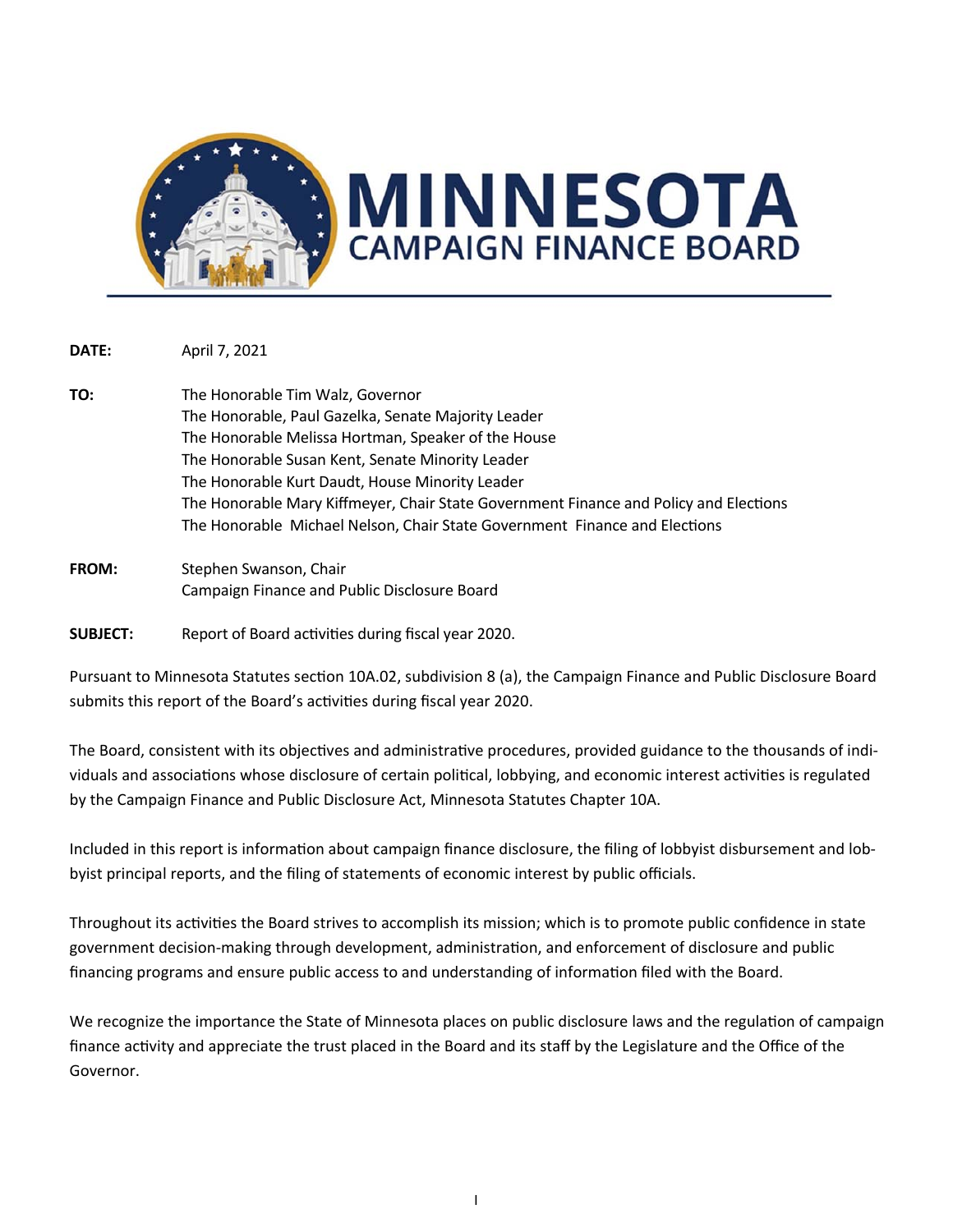## Table of Contents

| Penalties Paid for Late Filing of Disclosure Reports and Other Violations of Chapter 10A 27 |  |
|---------------------------------------------------------------------------------------------|--|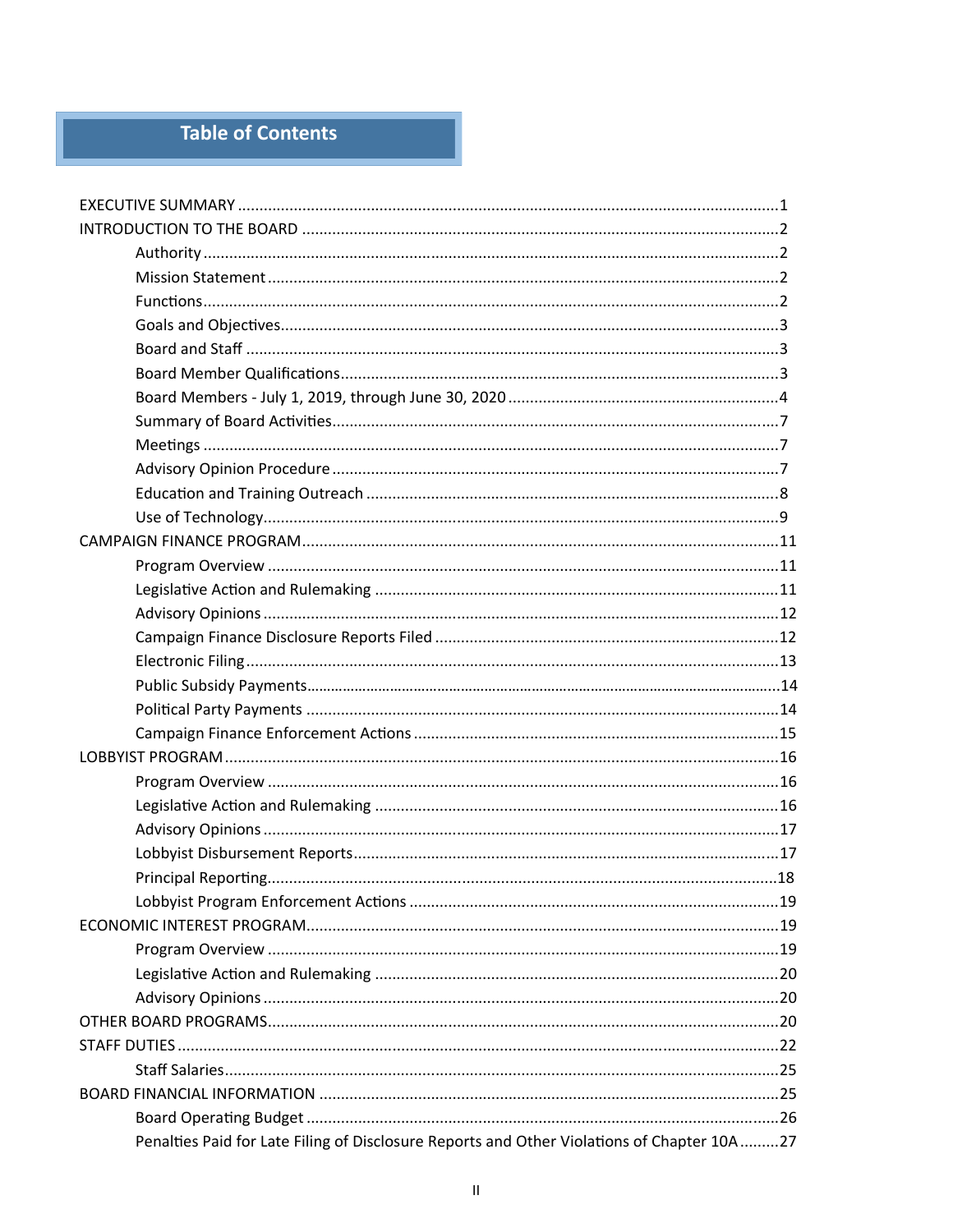#### **Executive Summary**

The Campaign Finance and Public Disclosure Board is charged with the administration of the Campaign Finance and Public Disclosure Act, Chapter 10A of Minnesota Statutes. There are three major programs governed by Chapter 10A: 1) the regulation of campaign finance contributions and expenditures for state-level candidates, party units, and political committees; 2) the registration and reporting of lobbyists and the principals the lobbyists represent; and 3) the collection and disclosure of economic interest statements required of public officials. A brief overview of each program is provided here, with reference to the page in the annual report where detailed information is located. Additionally, the annual report provides information on Board members who served during the fiscal year beginning on page 4, and on the Board's staff, budget, and other financial activity during the fiscal year starting on page 22.

During fiscal year 2020, the Board presented the Governor and the Legislature with a number of legislative recommendations to improve the disclosure provided in the economic interest statement and to improve the regulation and identification of independent expenditures. The Board also began to develop revised registration and reporting requirements for the lobbying program by working with the lobbying community to disclose more meaningful infor‐ mation on lobbying in Minnesota.

Fiscal year 2020 included preparations for the 2020 state elections, which was made difficult by the COVID-19 pandemic. Typically, during an election year, Board staff holds a significant number of compliance trainings both here in St. Paul and in various cities in greater Minnesota. Board staff conducted in-person training the fall of 2019, including some in greater Minnesota. More in‐person training was planned for April ‐ June 2020; however, Board staff had to suspend all in-person training on March 16, 2020. Starting in July 2020, Board staff began conducting virtual trainings, and recorded some trainings so that interested parties could watch the videos on their own time. Additional information regarding the training the Board conducted is found on page 8.

Due to the COVID‐19 pandemic, the Board was limited to a small number of staff physically present in the office, with a majority of staff working from home. Board staff worked diligently to support clients in the regulated community un‐ der challenging conditions. The May and June Board meetings were conducted remotely because of the pandemic.

On the filing date for the 2019 year‐end report of campaign receipts and expenditures there were 656 state‐level candidates, 316 political party units, and 412 political committees and funds registered with the Board. Collectively, the year‐end reports disclosed \$36,993,949 in receipts and \$26,201,391 in expenditures during the 2019 calendar year. Additional information regarding the campaign finance program begins on page 11.

About 1,460 lobbyists were registered with the Board at any one time throughout the fiscal year. The lobbyists represented 1,527 principals. The principals reported total lobbying expenditures of \$76,218,293 in calendar year 2019. Additional information on the lobbyist program is found on page 16.

The economic interest disclosure program requires public officials in approximately 2,900 positions to file economic interest statements with the Board. Depending on the position, these officials file their statements when they initially file their affidavits of candidacy for state-level office or when they take office. Additionally, public officials must review and update their statements in January of each year. Details on the economic interest disclosure program start on page 19.

During the fiscal year, the Board held ten scheduled meetings. At these meetings, the Board issued three advisory opinions, reviewed and approved twenty-seven conciliation agreements resolving violations of Chapter 10A, and issued four findings to conclude Board investigations involving alleged violations of Chapter 10A.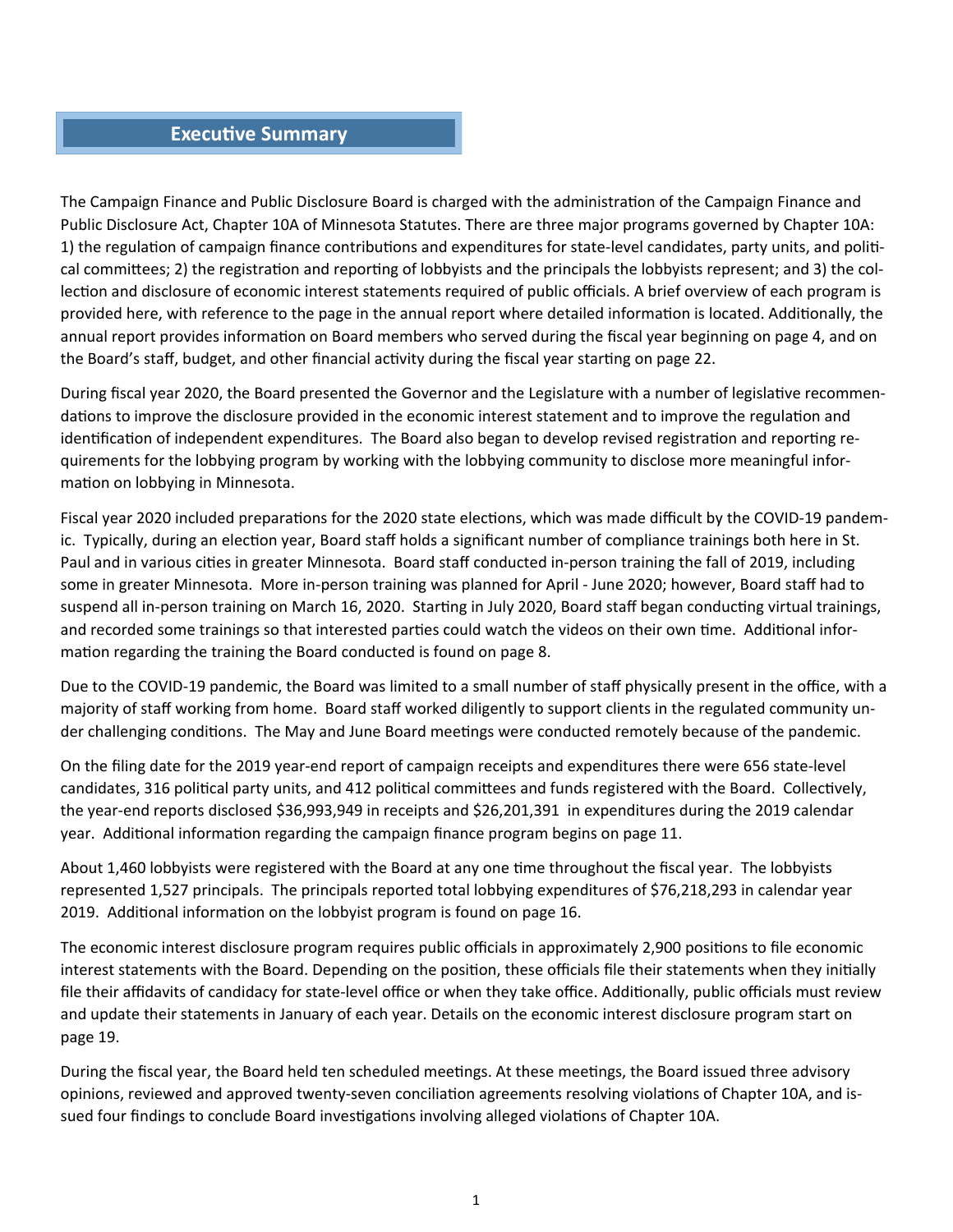#### **Introduction to the Board**

The Campaign Finance and Public Disclosure Board was established by the state legislature in 1974 through en‐ actment of Chapter 10A of the Minnesota Statutes. Throughout its history the Board has enforced the provi‐ sions of Chapter 10A, promulgated and enforced Minne‐ sota Rules 4501 through 4525, and issued advisory opin‐ ions to guide clients in meeting the chapter's requirements.

New authority was given to the Board in 2013, which ex‐ tended the Board's jurisdiction to three sections of Chapter 211B. Those sections are (1) 211B.04, which governs the "prepared and paid for" form of disclaimer, (2) 211B.12, which specifies the purposes for which cam‐ paign money legally may be used, and (3) 211B.15, which governs corporate contributions. The new authority is limited to those individuals and associations already subject to the Board's jurisdiction under Chapter 10A. The Board's new jurisdiction means that it may conduct investigations of possible violations of these statutes and may also issue advisory opinions on these provisions.

To promote public confidence in state government decision-making through development, administration, and enforcement of disclosure and public financing pro‐ grams which will ensure public access to and understand‐ ing of information filed with the Board.

## **Functions**

**Mission Statement** 

Core functions of the Board include administration and management of the following:

- registration and public disclosure by state legislative, constitutional office, and judicial office candidates; political party units; political committees; and political funds;
- state public subsidy program that provides public funding to qualified state candidates and the state committees of political parties;
- registration and public disclosure by lobbyists and principals attempting to influence state legislative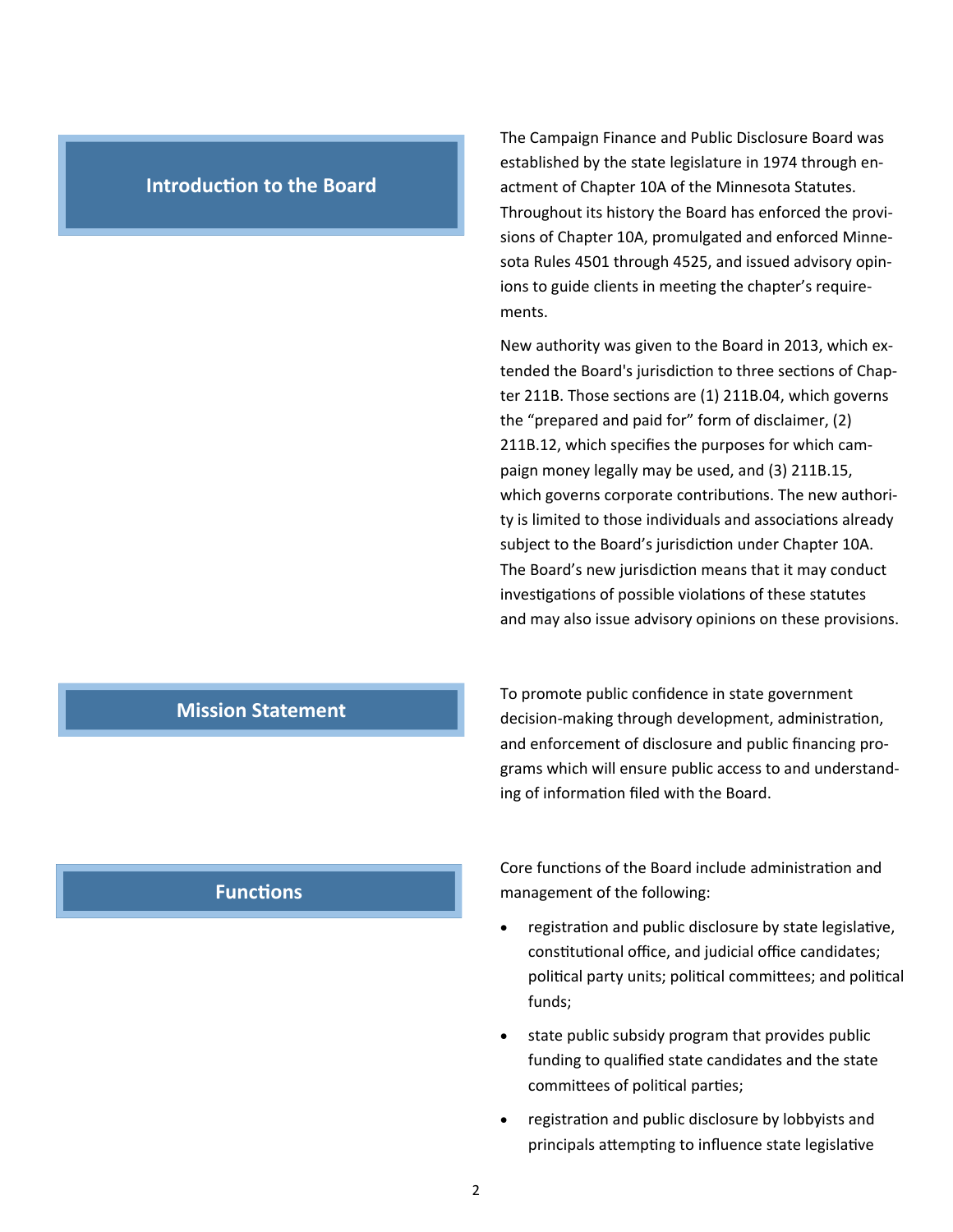action, administrative action, and the official action of metropolitan governmental units; and

- disclosure of economic interest, conflicts of interest, and representation of a client for a fee under certain circumstances for designated state and metropolitan governmental unit officials.
- Create better compliance with the Campaign Finance and Public Disclosure Act by providing easy access to information and training.
- Provide fair and consistent enforcement of the Act.
- Help citizens become better informed about public issues related to the Act.

The Board consists of six members, none of who may be an active lobbyist, a state elected official, or an active candidate for state office. The Board is not non-partisan; rather it is multi-partisan, with no more than three of the members of the Board supporting the same political party. The Board was able to maintain nine full-time positions during the fiscal year. Additional information about Board staff is found beginning on page 22.

**Board Member Qualifications** 

The Board consists of six citizen members who are responsible for the administration of the Campaign Finance and Public Disclosure Act. Members of the Board are appointed by the Governor to staggered four‐year terms. Their appointments must be confirmed by a three -fifths vote of the members of each body of the legislature. Two members must be former members of the leg‐ islature who support different political parties; two members must be persons who have not been public officials, held any political party office other than precinct delegate, or been elected to public office for which party designation is required by statute in the three years preceding the date of their appointment; and the other two members must support different political parties.

## **Goals and Objectives**

**Board and Staff**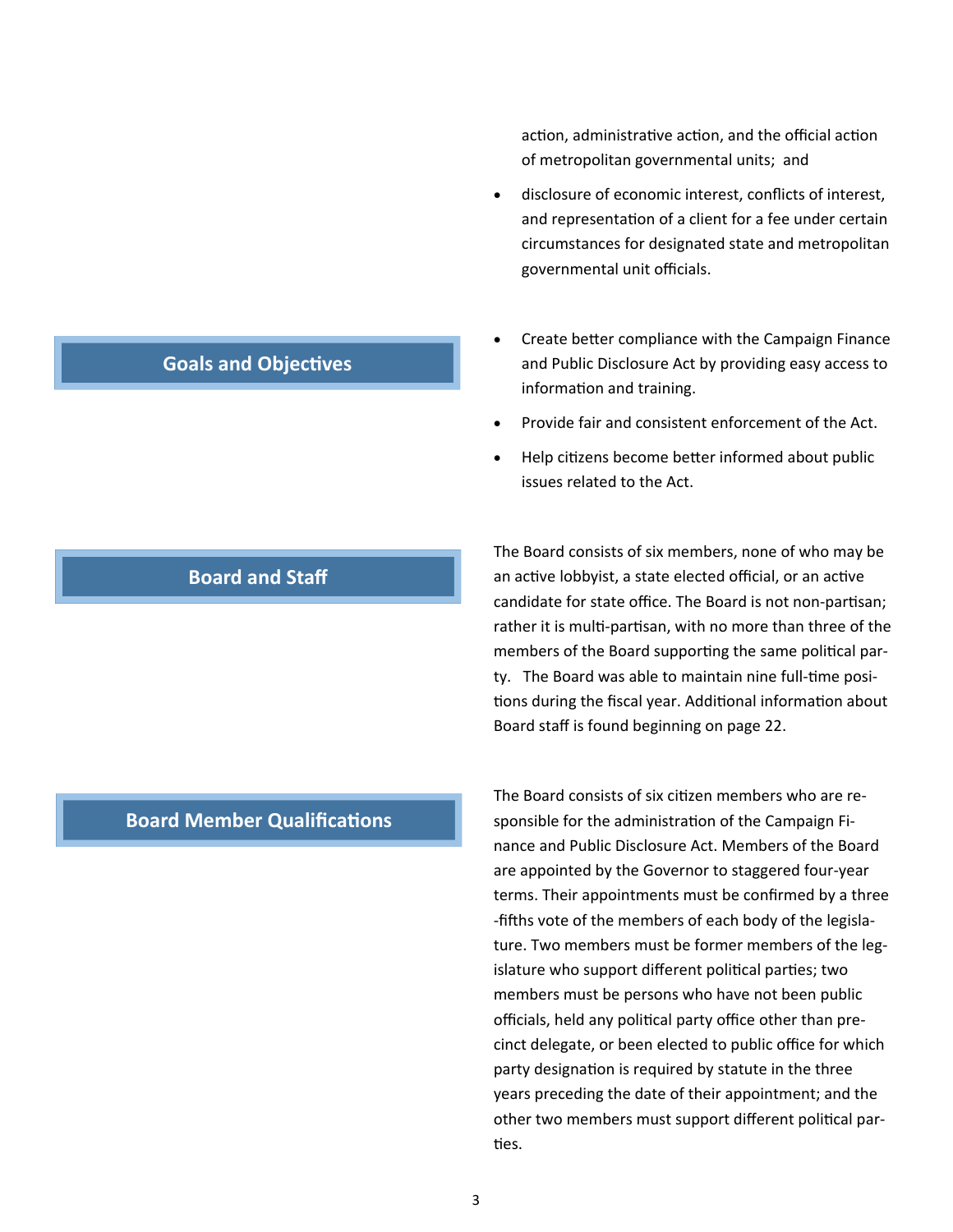## **Board Members July 1, 2019, through June 30, 2020**





#### **Margaret Leppik Board Chair, July ‐ December 2019**

Margaret (Peggy) Leppik was appointed to the Board in May of 2015 by Governor Dayton for a term ending in January of 2016. Governor Dayton re‐appointed Ms. Leppik in January 2016 for a term ending in January of 2020, but because no appointment was made to replace her, Ms. Leppik continued to serve until July 1, of 2020. Ms. Leppik fills a Board position requiring a former Republican legislator. Ms. Leppik served as a state repre‐ sentative from 1991-2003 where she chaired the Higher Education Finance Committee. She served on the Metropolitan Council from 2003‐2011 where she was vice chair for three years and chaired the Environmental Com‐ mittee. A graduate of Smith College, Ms. Leppik is an active volunteer for numerous nonprofit organizations.

#### **Carol Flynn**

Carol Flynn was appointed to the Board in February of 2015 by Governor Dayton for a term ending in January of 2019. In July of 2019, Governor Walz reappointed Ms. Flynn to a term ending in January of 2023. She fills a Board position requiring a former DFL legislator. Ms. Flynn served as a state senator from 1990‐2000 where she was Majority Whip and chaired the Judiciary and Transportation Committees. Ms. Flynn worked and studied at the University of Minnesota. She served on the Metropolitan Waste Control Commission and Metro‐ politan Council where she chaired the Systems Com‐ mittee. She currently volunteers on several union retiree organizaƟons.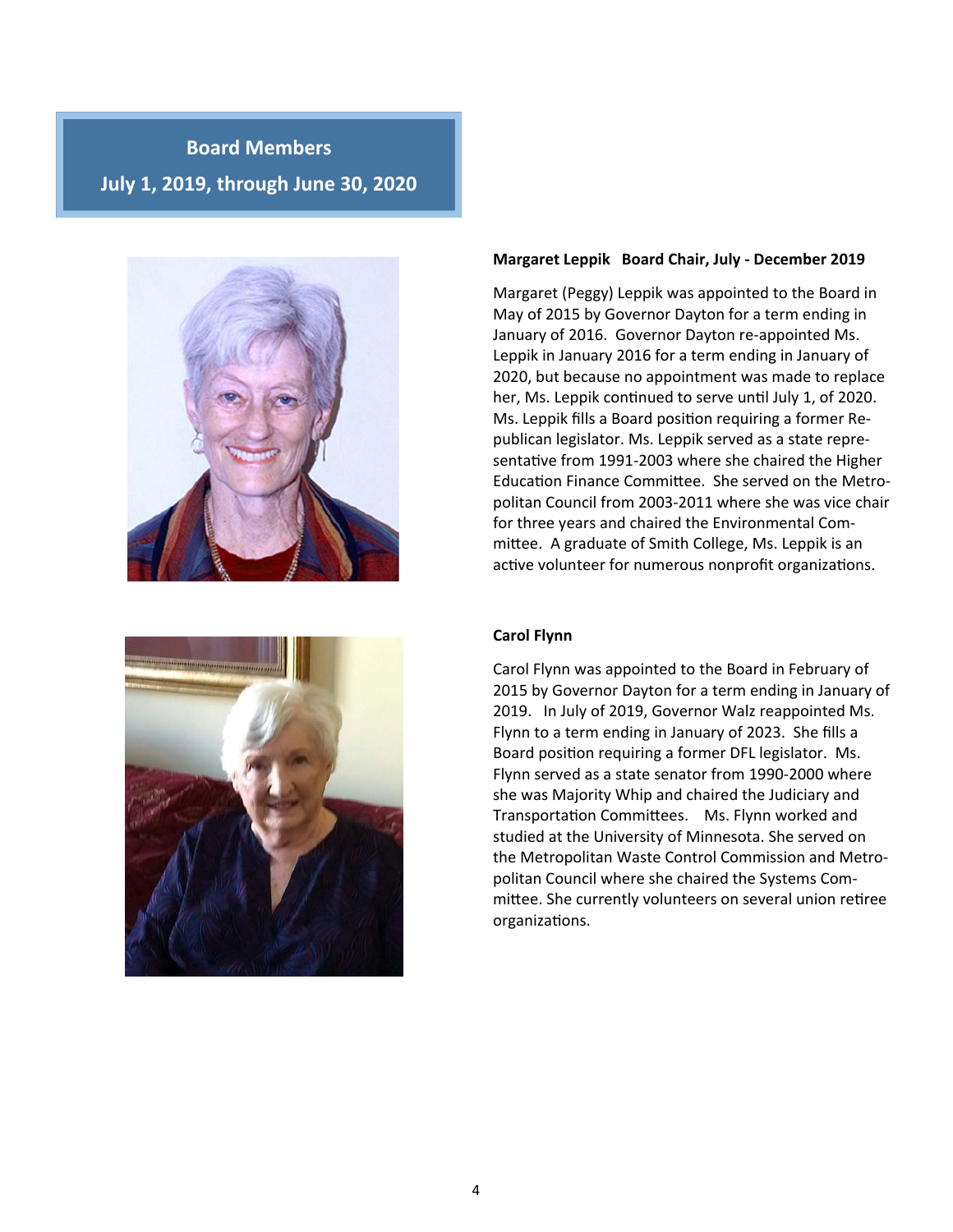



#### **Robert Moilanen Board Chair, January ‐ June 2020**

Robert Moilanen was initially appointed by Governor Dayton to the Board in October of 2016. Mr. Moilanen was reappointed in June of 2017 for a term ending in January of 2019. In July of 2019, Governor Walz reap‐ pointed Mr. Moilanen to a term ending in January of 2023. However, because his nomination was not confirmed by the legislature prior to adjournment of the regular session, his term on the Board ended on July 1, 2020. He occupied a Board position for a member who has not been a public official, held any political party office other than precinct delegate, or been elected to public office for which party designation is required by statute in the three years preceding the member's ap‐ pointment. Mr. Moilanen is a graduate of Gustavus Adolphus College and George Washington University Law School. Mr. Moilanen spent nearly thirty years in the private practice of law with the majority of that time spent as a partner at the law firm of Popham, Haik, Schnobrich, Kaufman and Doty. Mr. Moilanen concluded his professional career working as the Direc‐ tor of Securities for the State of Minnesota from 2011-2014.

#### **Daniel N. Rosen**

Daniel N. Rosen was initially appointed in July of 2014, by Governor Dayton for a term ending in January of 2018. Governor Dayton re‐appointed Mr. Rosen in Jan‐ uary 2018 for a term ending in January of 2022. He fills a Board position requiring a member who has not been a public official, held any political party office other than precinct delegate, or been elected to public office for which party designation is required by statute in the three years preceding the member's appointment to the Board. A lawyer in Minneapolis, Mr. Rosen is a graduate of the University of Minnesota Law School and the lead Minnesota partner of the Kluger Kaplan law firm, where he practices in the field of business and real estate litigation. Prior to law school Mr. Rosen was as an officer in the United States Navy and served in Operations Desert Shield and Desert Storm.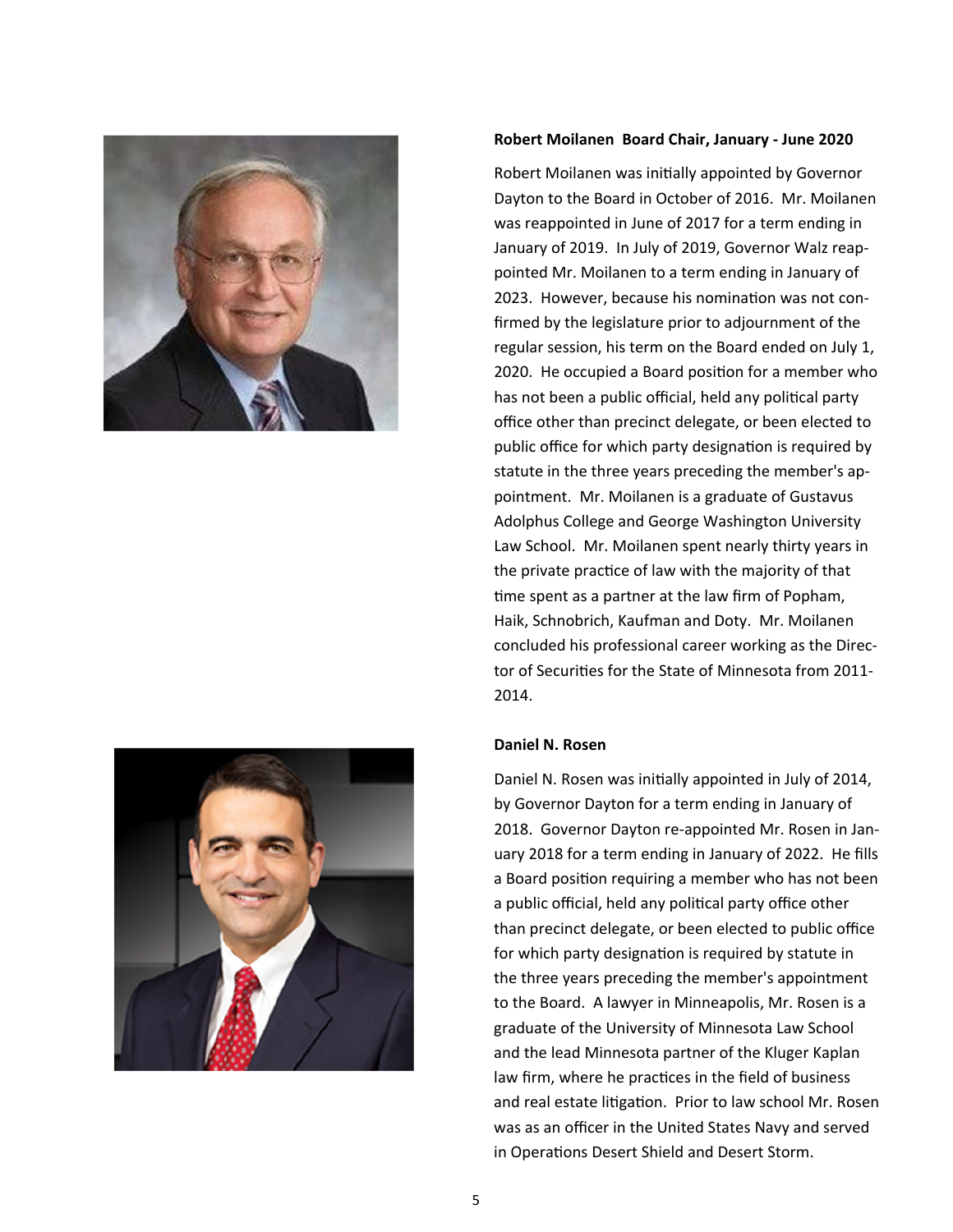



#### **Stephen Swanson**

Stephen D. Swanson was appointed to the Board in July of 2017 by Governor Dayton for a term ending in January of 2020, but because no appointment was made to re‐ place him, Mr. Swanson continued to serve until July 1, of 2020. He occupies an unrestricted Board position and supports the DFL party. Mr. Swanson is a graduate of the University of Cincinnati College of Law, and holds a Master of Laws degree from New York University. Fol‐ lowing a career as an attorney with Mid-Minnesota Legal Assistance, Inc. Mr. Swanson served as a Hennepin County District Court Judge from July of 1989 to Febru‐ ary of 2007 and as a Senior Judge from January of 2009 to April of 2014. Most recently, he served as a tempo‐ rary administrative law judge with the Minnesota Office of Administrative Hearings from May 2014 to May 2017. Mr. Swanson has served as an international judge on the Court of Bosnia and Herzegovina, and worked in USAID‐ sponsored rule of law projects in Afghanistan, Kosovo, and Lebanon. Mr. Swanson is employed as a halt-time housing attorney with the Volunteer Lawyers Network.

#### **Gary Haugen**

Gary J. Haugen was appointed to the Board in Septem‐ ber of 2017 by Governor Dayton for a term ending in January of 2021. He fills a Board position that has no restrictions on previous political activities. Mr. Haugen is an attorney with Maslon LLP where he has handled complex litigation matters for more than 35 years. A central focus of his practice has been the litigation of product liability, mass tort, insurance‐related disputes, and pro‐ fessional liability claims. Mr. Haugen has also been a member of the adjunct faculty at Vanderbilt University Law School and the University of Minnesota Law School, where he currently serves on the Board of Advisors. He is the former chair of the Federal Practice Committee for the U.S. District Court for the District of Minnesota. He is a graduate of St. Olaf College and the University of Minnesota Law School.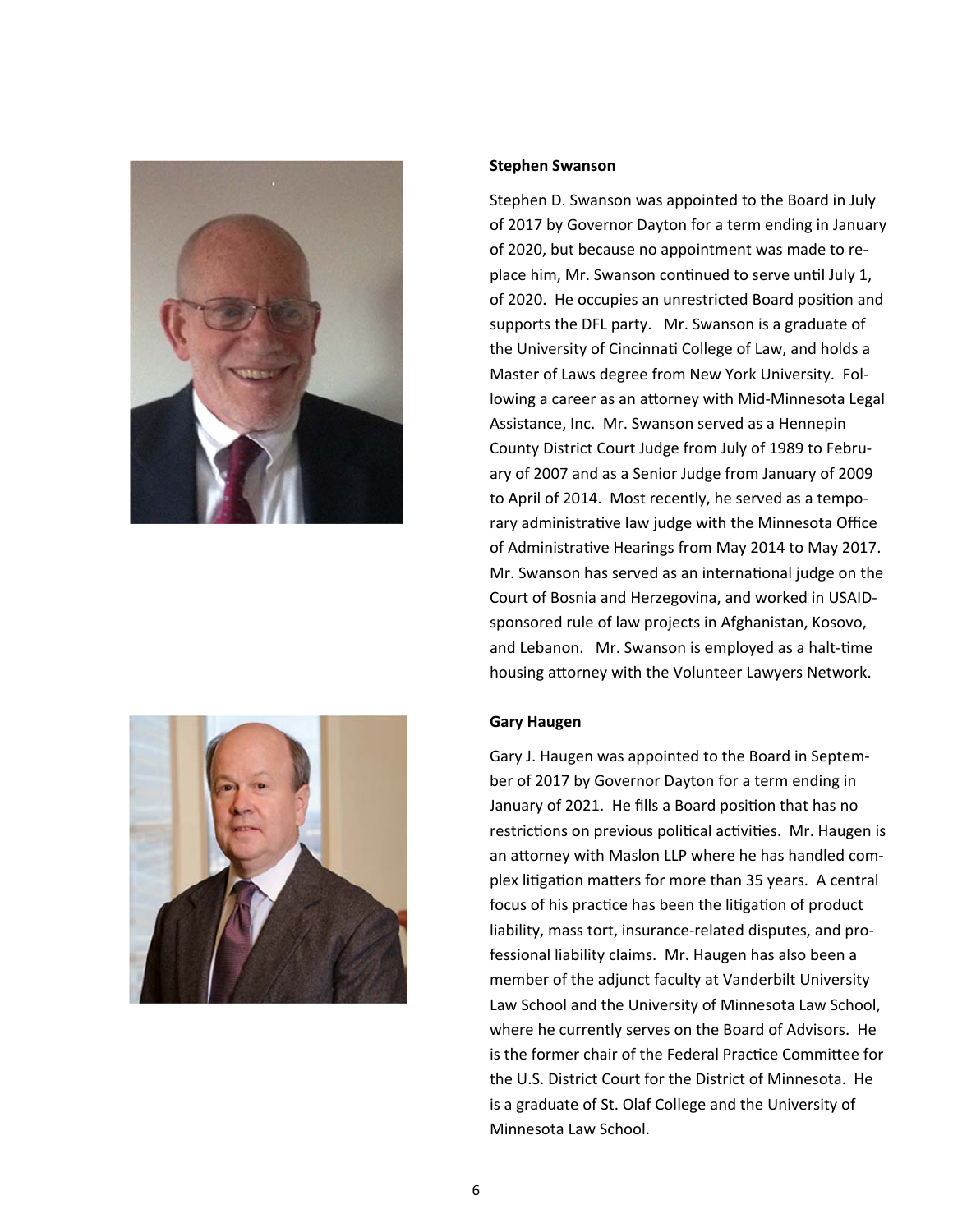#### **Summary of Board Activities**

#### **Meetings**

The Board holds regular monthly meetings, which are open to the public, and executive session meetings, which are closed to the public.

The Campaign Finance and Public Disclosure Board held ten scheduled meetings during the fiscal year. The May and June meeting in 2020 were conducted remotely because of the pandemic. Minutes of Board meetings are published on the Board's website.

The Board is authorized to issue advisory opinions on the requirements of the Campaign Finance and Public Disclosure Act, Minnesota Statutes Chapter 10A; Min‐ nesota Statutes sections 211B.04, 211B.12, and 211B.15 if the requestor is under the jurisdiction of Chapter 10A; and the Hennepin County Disclosure Law (Minn. Stat. §§ 383B.041 ‐ 383B.058). Individuals or associations may ask for advisory opinions based on real or hypothetical situations to guide their compliance with these laws.

A request for an advisory opinion and the opinion itself are nonpublic data. The Board provides consent to re‐ lease information forms to individuals requesting opinions as part of the procedures under this law. If the requester does not consent to the publication of the requester's identity, the Board generally publishes a public version of the opinion, which does not identify the requester.

A written advisory opinion issued by the Board is binding on the Board in any subsequent Board proceeding concerning the person making or covered by the re‐ quest and is a defense in a judicial proceeding that in‐ volves the subject matter of the opinion and is brought against the person making or covered by the request unless 1) the Board has amended or revoked the opin‐ ion before the initiation of the Board or judicial proceeding, has notified the person making or covered by the request of its action, and has allowed at least 30 days for the person to do anything that might be neces‐

## **Advisory Opinion Procedure**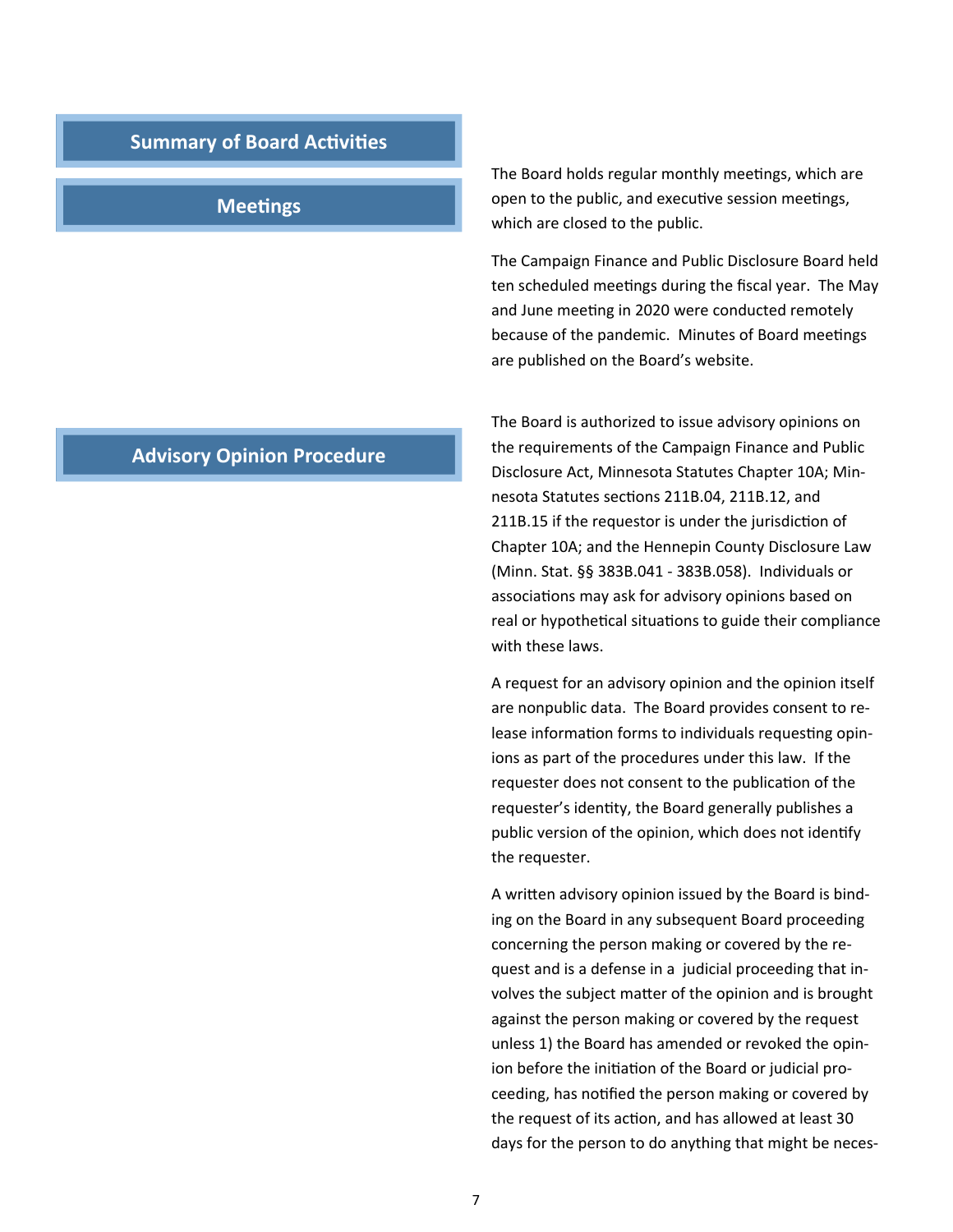sary to comply with the amended or revoked opinion; 2) the request has omitted or misstated material facts; or 3) the person making or covered by the request has not acted in good faith in reliance on the opinion.

Three advisory opinions, Advisory Opinions 451‐453, were issued in fiscal year 2020. Summaries of these advisory opinions are provided in the reviews of the campaign finance and lobbying programs.

## **Education and Training**

To accomplish the goal of educating clients and the interested public on the compliance and reporting requirements of Chapter 10A Board staff conducted the following training during the fiscal year:

- 12 in-person compliance training sessions attended by 237 candidates and treasurers of principal cam‐ paign committees, political party units, and political committees and funds:
- 5 computer lab training classes attended by 67 treasurers who use the Campaign Finance Reporter software.

An ongoing problem in providing compliance training to treasurers is the difficulty in reaching St. Paul from many locations in Minnesota, which was made even more difficult by the COVID-19 pandemic. The Board suspended all in-person training on March 16, 2020, due to the pandemic. Prior to that date, Board staff conducted five in‐person compliance training classes in greater Minnesota and seven compliance training clas‐ ses in St. Paul during the 2020 fiscal year. The compliance trainings held in St. Paul were scheduled for both day and evening start times to accommodate different work schedules for treasurers and candidates.

As an effort to provide training available at any time and at any location with web access the Board contracted to develop five online training videos for treas‐ urers. The modules allow viewers to move at their own pace through the topics covered and incorporate quiz‐ zes during the training to make the modules more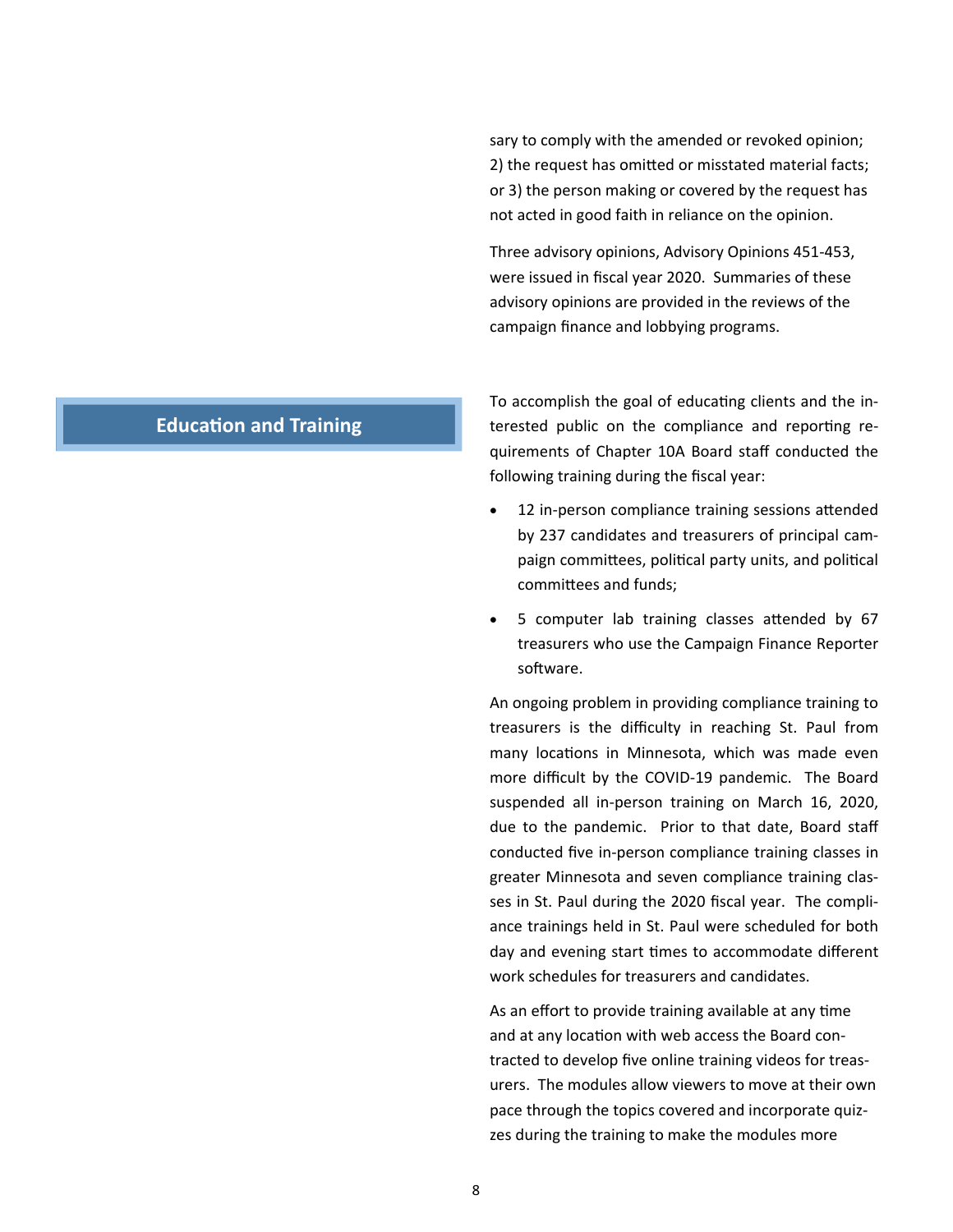interactive. The Board also maintains videos on specific topics related to using Campaign Finance Reporter. The videos are available on the Board's website. Additionally Board staff participated in numerous panels, presented at many continuing legal education courses, and spoke to interested groups of the public on the requirements of Chapter 10A.

## **Use of Technology**

The Board has long recognized the value of receiving disclosure reports in electronic format. Electronic re‐ ports may be moved directly into Board databases where the records are analyzed for compliance issues and then exported to the Board's website for faster dis‐ closure to the public. Electronic filing eliminates the cost and errors associated with data entry of paper reports.

To facilitate electronic filing, the Board developed web based applications for filing lobbyist disbursement reports, lobbyist principal reports, and economic interest statements. Use of these web based applications is optional, clients may still file a paper report, but all three applications have participation rates of over 85%, which indicates that clients also prefer electronic filing.

The Board website offers the following:

- Board meeting notices and minutes;
- Board enforcement actions, including findings and conciliation agreements;
- Advisory opinions;
- Lists of lobbyists and principals, candidate com‐ mittees, political committees, political funds, party units, and public officials;
- Copies of all campaign finance and lobbyist reports;
- Electronic filing for lobbyists and lobbyist principals;
- Electronic filing of statements of economic interest for public officials;
- All Board publications and forms;
- Searchable databases of campaign finance contribu‐ tions;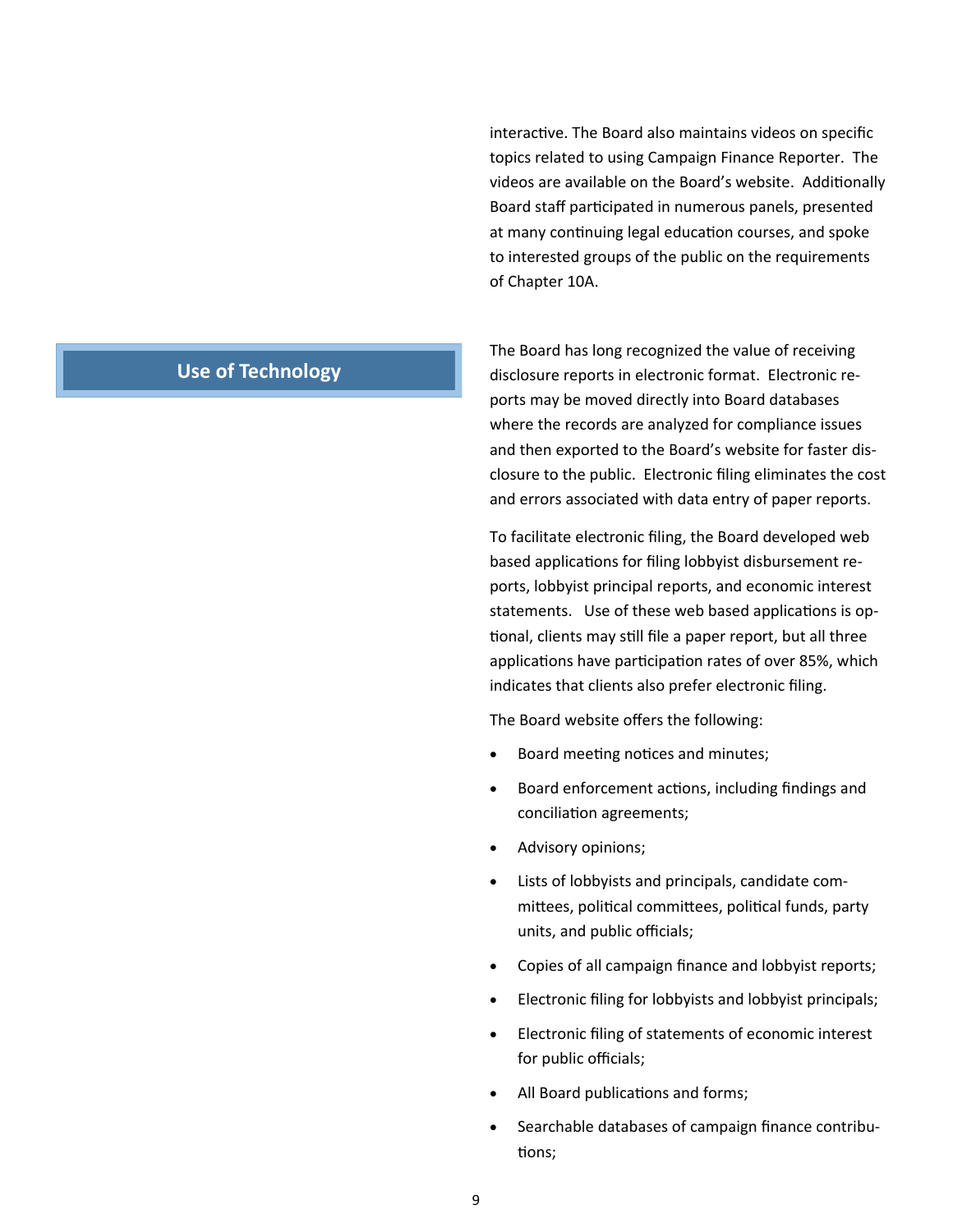- Searchable database of independent expenditures;
- Campaign Finance Summaries;
- Lobbyist Disbursement Summaries;
- Annual Reports of Lobbyist Principal Expenditures; and
- Training videos on campaign finance compliance and the use of Campaign Finance Reporter.



#### **Program Reviews**

The Board administers three major and several minor programs as authorized by Minnesota Statutes Chapter 10A. The major programs are campaign finance, lobby‐ ing, and economic interest disclosure. The review of each major program includes a general description of the program, a review of legislation passed during the fiscal year that affects the program, a review of any Board advisory opinions issued during the time period for the program area, and an overview of administrative activity that occurred during the fiscal year.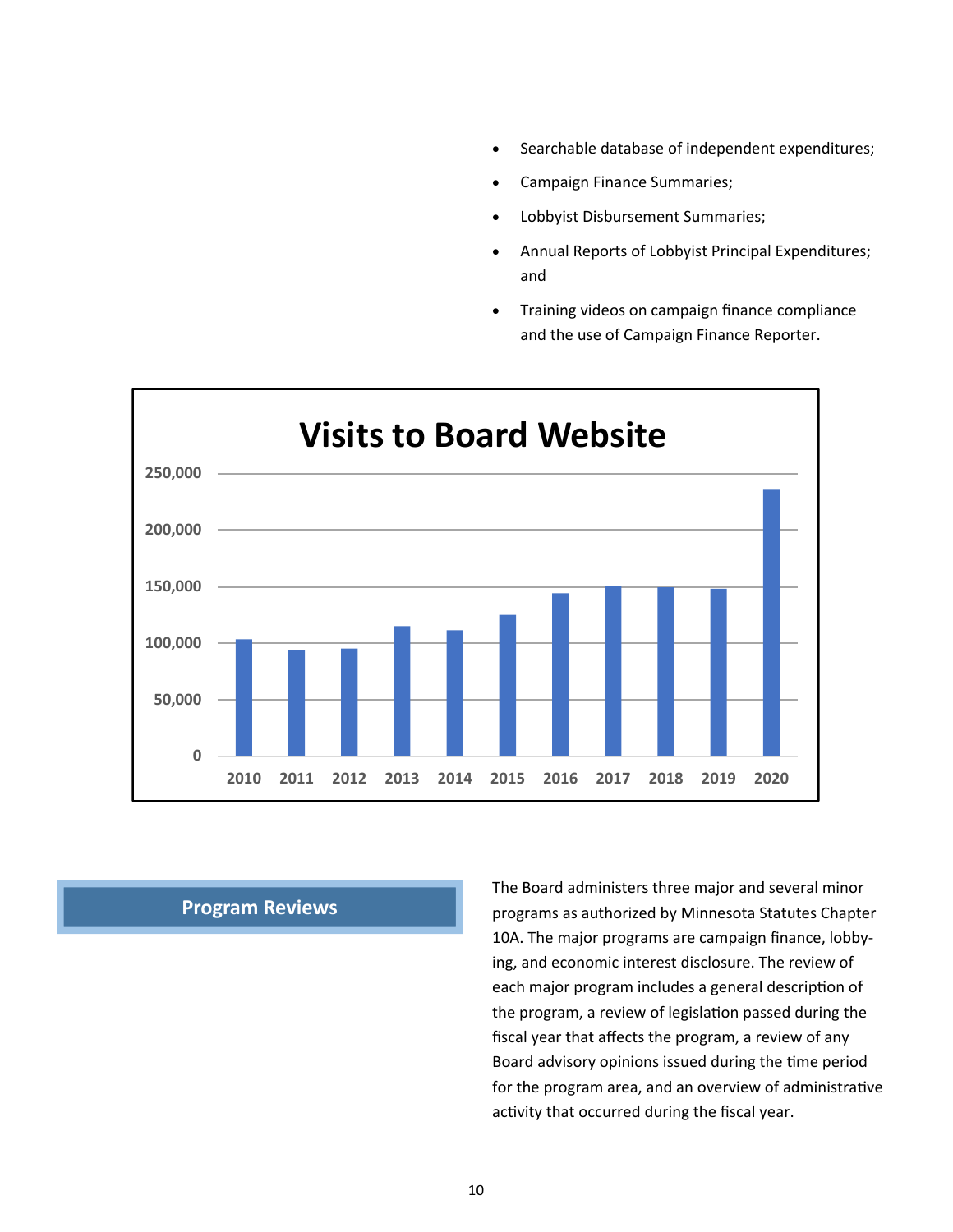#### **Campaign Finance Program Overview**

The Board administers the provisions of Chapter 10A of the Minnesota Statutes. These laws govern campaign finance for principal campaign committees, political committees, political funds, political party units, and independent expenditure committees and funds.

During calendar year 2019, a non-election year, these committees and funds filed only a year-end report disclosing receipts and expenditures. Information on the number of reports filed is found on pages 12 and 13.

Each filed report is reviewed by Board staff for compli‐ ance with the disclosure law requirements, including accurate accounting and reporting and adherence to applicable contribution and expenditure limits. Violations of contribution and expenditure limits are resolved through either a conciliation agreement, or in some cases, a Board order. Information on Board investigations and enforcement actions is found on page 15.

As a part of the campaign finance program the Board ad‐ ministers and regulates the distribution of payments for the state's public subsidy program, which provides public funding to qualified state candidates and the state com‐ mittees of political parties. Payments are made following the state primary election to candidates and monthly to the state committees of political parties. Information on public subsidy payments made during fiscal year 2020 is found on page 14.

In fiscal year 2020, the Board submitted legislative proposals that would have affected the campaign finance program. Suggested technical changes included simpli‐ fied reporting for political party units that are registered with both the Board and the Federal Election Commission, and modifying the definition of multicandidate political party expenditures to include web based communications. Policy recommendations included redefining independent expenditures so that communications that use words that are the functional equivalent of express advocacy would be reportable to the Board. The legisla‐ ture took no action on the recommendations.

## **Legislative Action and Rulemaking**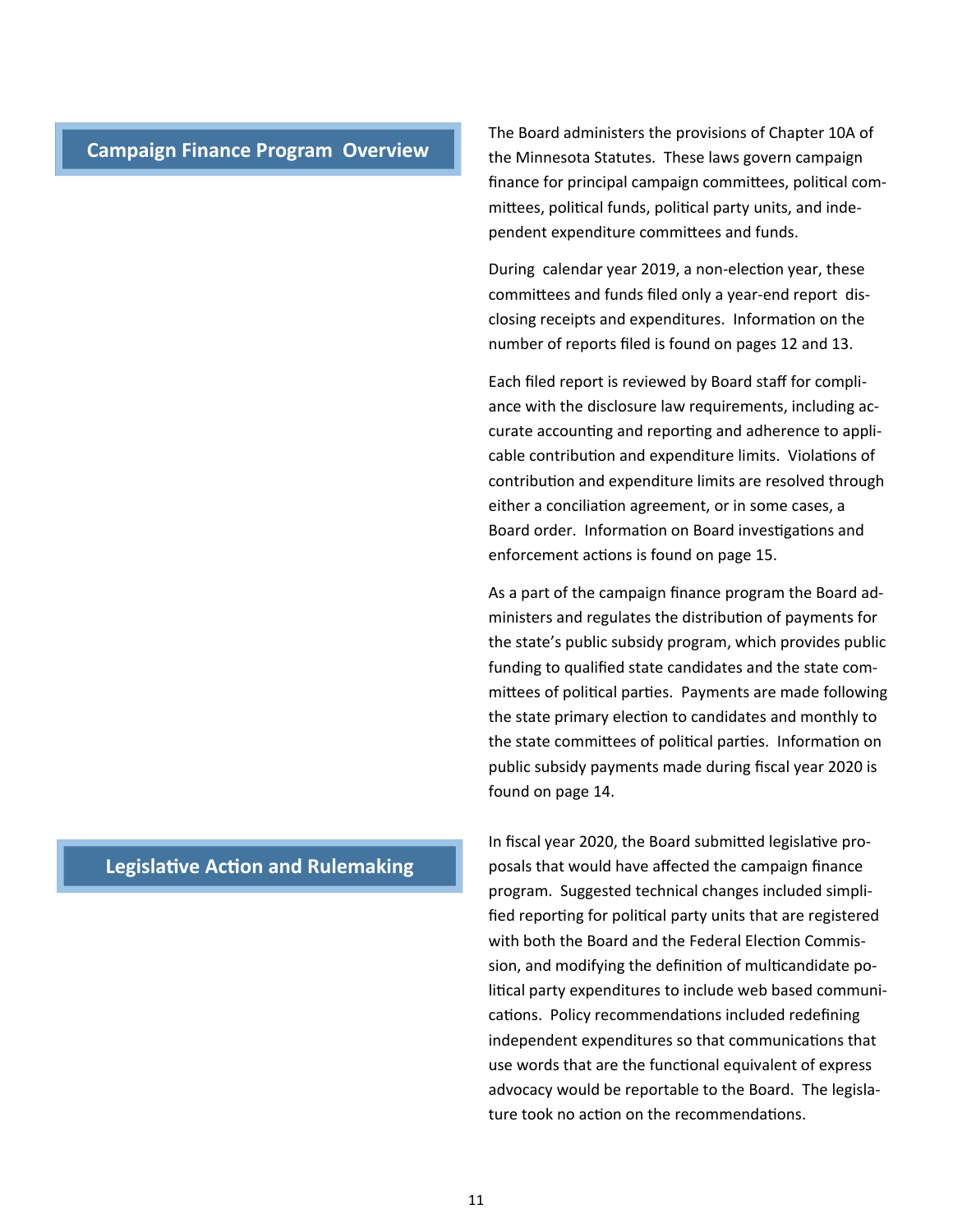**Advisory Opinions Issued Related to Campaign Finance Program** 

The Board issued two advisory opinions in the cam‐ paign finance program in fiscal year 2020.

- Advisory Opinion 453 provided that committees may jointly purchase services and products from a commercial vendor without the use of a third‐ party intermediary. Committees that agree to make a joint purchase, and that wish to avoid making an in-kind contribution, will need to determine beforehand that all committees have a bona fide use for the services and that each committee pays for an equal or proportionate share of the service.
- Advisory Opinion 454 provided that a legislator may produce or participate in a podcast to discuss public policy and current events and may pay for the podcast with personal funds. Whether the podcast expenses must be accounted for through the legislator's principal campaign committee depends on the content of the podcast.

#### **Campaign Finance Disclosure Reports Filed**

During a year when there is no state election registered committees only need to file a year-end report of receipts and expenditures. Below are the number of year- end reports filed by candidates, political party units, and political committees and political funds for calendar year 2019 in January of 2020.

|                                      | Paper | <b>Electronic</b> | <b>Total</b> |
|--------------------------------------|-------|-------------------|--------------|
| <b>Candidate Committees</b>          | 122   | 516               | 638          |
| <b>Political Party Units</b>         | 88    | 228               | 316          |
| <b>Political Committees or Funds</b> | 71    | 329               | 400          |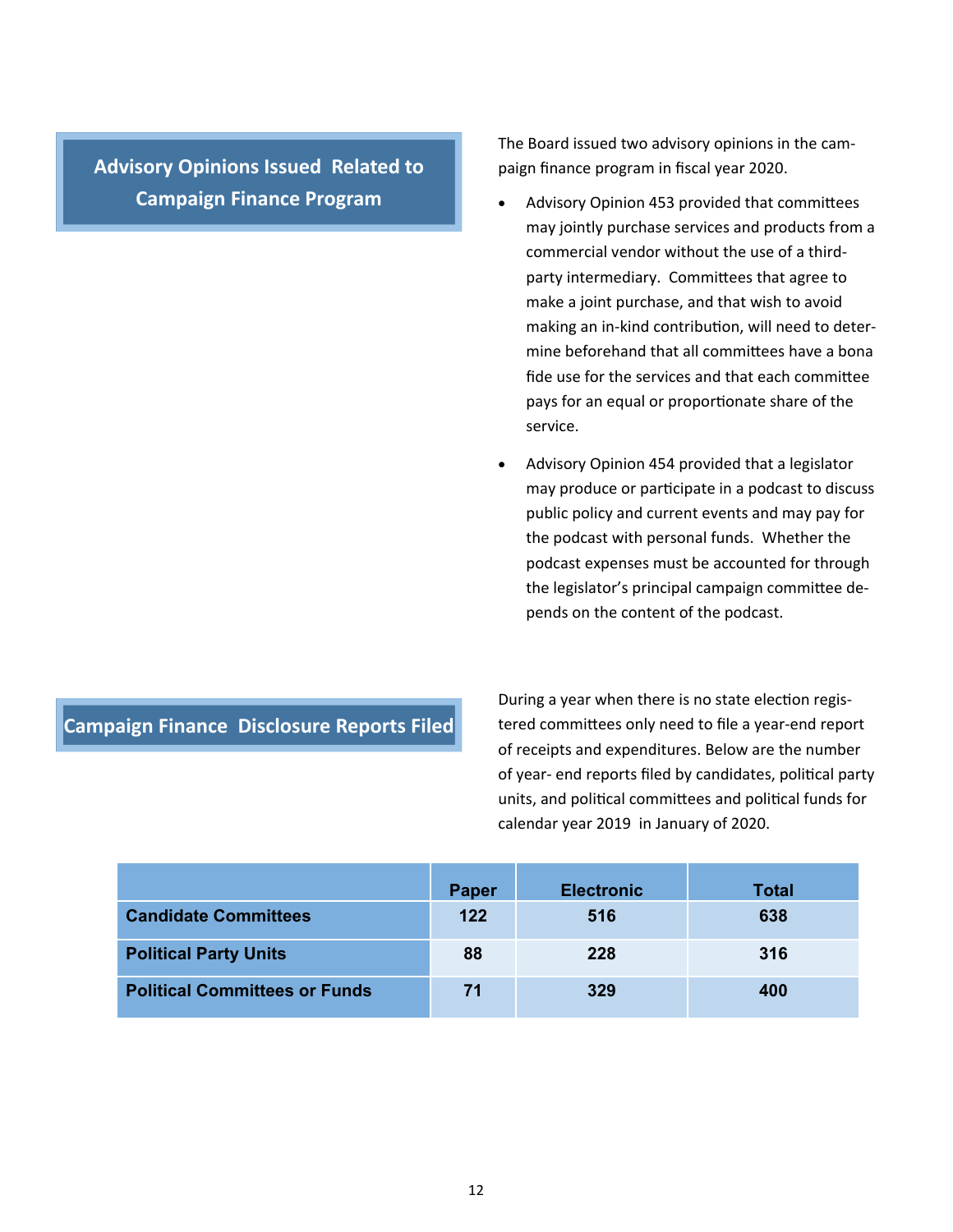### **Electronic Filing of Reports**

Principal campaign committees, political committees, political funds, and political party units have been using the Campaign Finance Reporter software since 1998. The Board provides the software to registered committees without charge. The maintenance, upgrade, training, and helpdesk support for the software is provided by Board staff. The software provides compliance checks and warnings as records are entered, generates electronic reports for filing that reduce the data entry demands on Board staff, and provides contact manage‐ ment tools for the committees that use the software.

Electronic filing of campaign finance reports became mandatory beginning with the 2012 election cycle. The Board may grant a waiver from the requirement to file electronically if the total financial activity of a committee is less than \$5,000, or if there are technical or other valid reasons why the electronic filing require‐ ment would be an unreasonable burden to the committee.

The Board has developed and distributed a XML schema that is the standard for the electronic filing of campaign finance reports using a third party vendor's software. Twenty eight committees filed electronically using the XML standard. The table below shows the increase in electronic filing from 2006 to 2019.

| <b>Reporting</b><br>Year | <b>Candidate Campaign</b><br><b>Committees</b> | <b>Political Committees,</b><br><b>Political Funds, and</b><br><b>Political Party Units</b> |
|--------------------------|------------------------------------------------|---------------------------------------------------------------------------------------------|
| 2019                     | 516                                            | 557                                                                                         |
| 2018                     | 576                                            | 582                                                                                         |
| 2017                     | 499                                            | 525                                                                                         |
| 2016                     | 557                                            | 548                                                                                         |
| 2015                     | 442                                            | 524                                                                                         |
| 2014                     | 516                                            | 543                                                                                         |
| 2013                     | 479                                            | 526                                                                                         |
| 2012                     | 581                                            | 594                                                                                         |
| 2011                     | 327                                            | 237                                                                                         |
| 2010                     | 376                                            | 174                                                                                         |
| 2009                     | 292                                            | 154                                                                                         |
| 2008                     | 278                                            | 135                                                                                         |
| 2007                     | 201                                            | 114                                                                                         |
| 2006                     | 228                                            | 126                                                                                         |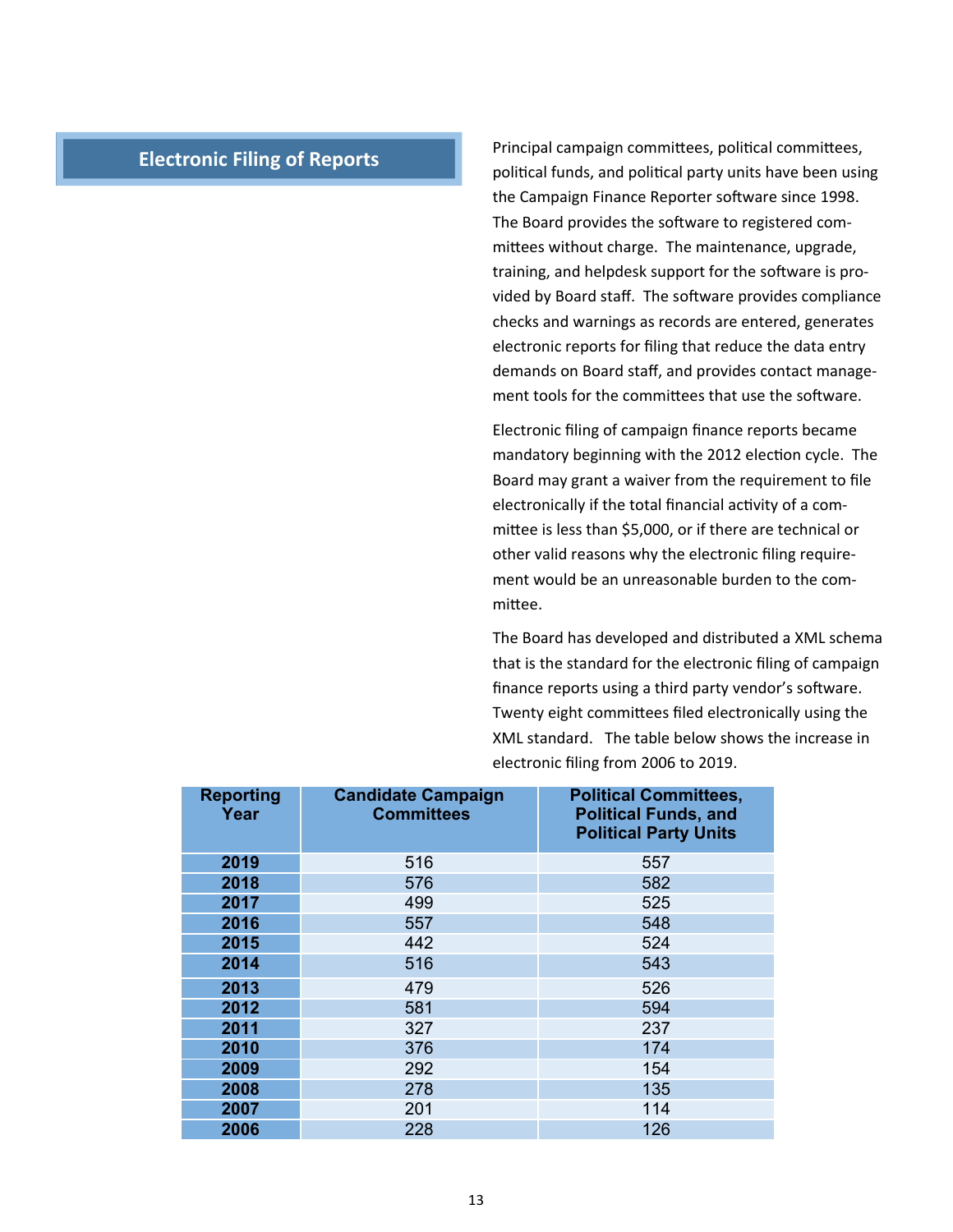#### **Public Subsidy Payments**

The Board administers the distribution of payments for the state's public subsidy program, which provides public funding to qualified state candidates and the state com‐ mittees of political parties. Payments to qualified candidates during the 2020 state general election were made in fiscal year 2021, and will be detailed in the next annu‐ al report of the Board. A report of the public subsidy payments made to each qualified candidate during the 2020 state election is available on the Board's website.

## **Political Contribution Refund Program**

State candidates who sign the public subsidy agreement and political parties are allowed to give political contribution refund receipts to individual contributors. In calendar year 2019 the Department of Revenue issued \$802,770 in refunds based on contributions to candidates, and another \$1,563,505 in refunds based on con‐ tributions to political parties.

### **Political Party Payments**

The state central committees of political parties receive 10% of the tax check‐offs to the party account of the State Elections Campaign Fund. Based on monthly certification from the Department of Revenue during fiscal year 2020 the Board made \$59,582 in payments to political parties. By party the payments were as follows:

| <b>Party</b>                        | <b>Payment</b> |
|-------------------------------------|----------------|
| <b>Democratic Farmer Labor</b>      | \$38,241       |
| <b>Republican</b>                   | \$15,922       |
| Independence                        | \$1,890        |
| <b>Green</b>                        | \$958          |
| Libertarian                         | \$728          |
| <b>Legal Marijuana Now</b>          | \$1,190        |
| <b>Grassroots-Legalize Cannabis</b> | \$653          |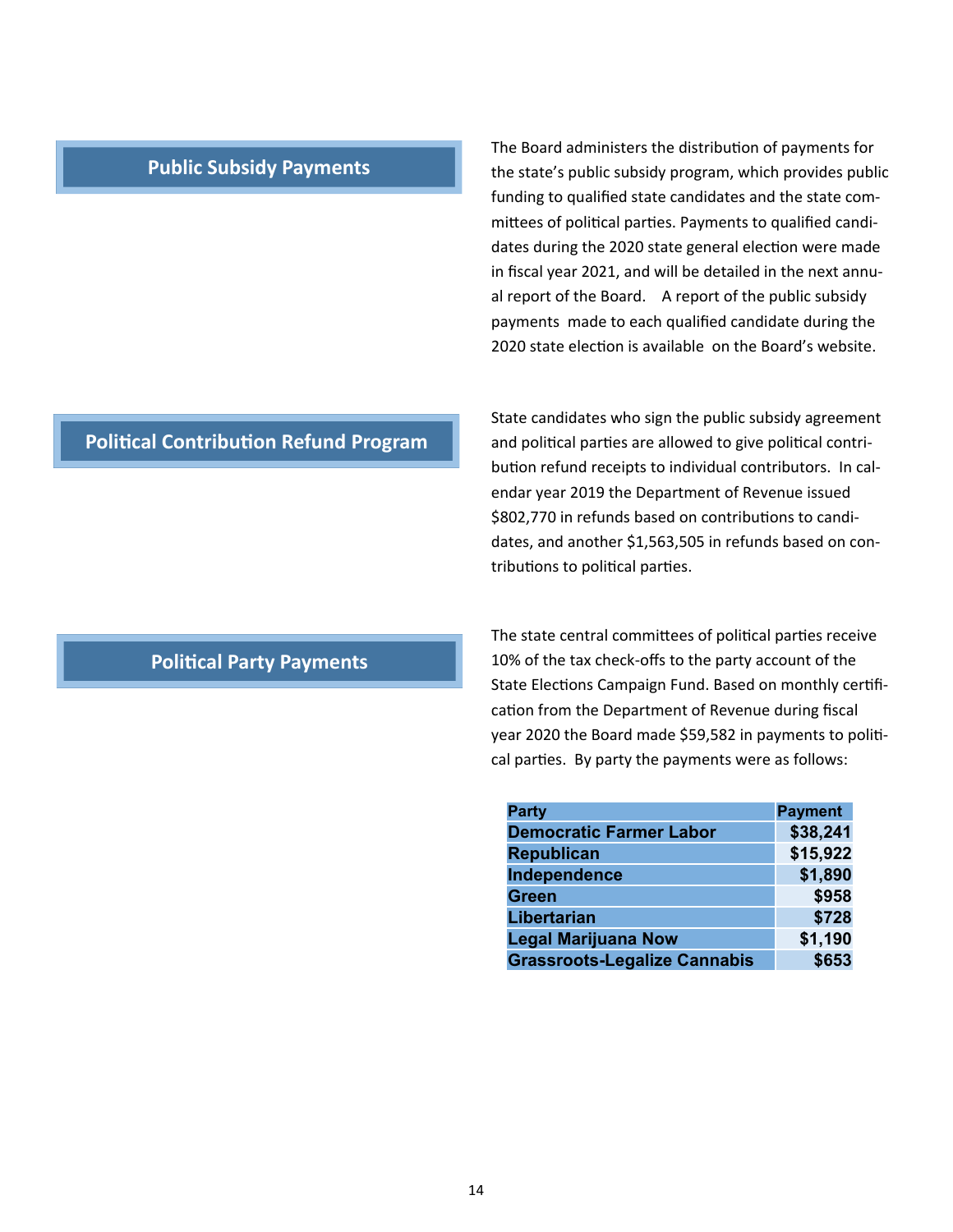## **Campaign Finance Enforcement Actions**

The Board conducts investigations of possible violations of the provisions of Chapter 10A or those sections of 211B under the Board's jurisdiction. An investigation is started in response to a complaint filed with the Board or may be initiated by staff based on information disclosed on documents filed with the Board.

Investigations of many types of violations are typically resolved by conciliation agreement. The conciliation agreement will set the terms under which the violation is to be remedied, provide for remedial measures to correct the offending behavior, and provide for a civil penalty to the committee. Violations not resolved by conciliation agreement are resolved through the issuance of a Board order. If warranted, the Board may also issue an order stating that no violation occurred.

During fiscal year 2020 the Board entered into twenty‐ seven conciliation agreements to resolve violations of Chapter 10A or Chapter 211B. In fiscal year 2020 the Board also issued four findings to conclude investigations, dismissed two complaints at the probable cause determination stage, dismissed one complaint at the prima facie determination stage, dismissed one staff review, and issued one audit report.

To ensure compliance with disclosure deadlines Chapter 10A provides for late fees applied at the rate of \$50 a day for reports of receipts and expenditures due prior to primary and general elections, and \$25 a day for other reports. Reports that are filed more than 7 days after the Board has sent notice by certified mail of the failure to file a report also incur a \$1,000 civil penalty. Civil penalties and late fees collected by the Board are deposited in the state general fund. A breakdown of late fees and civil penalties collected through enforcement is provided on page 27.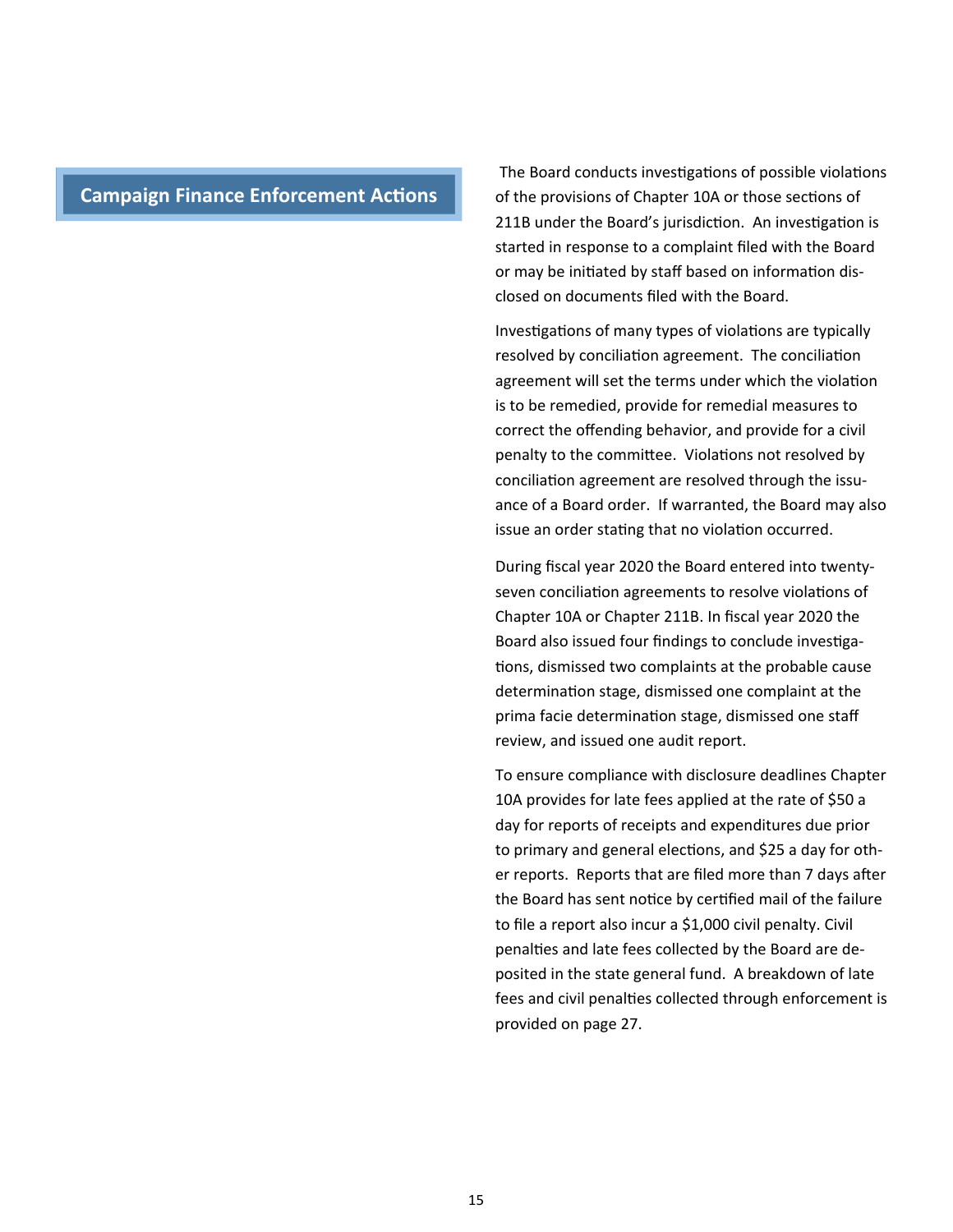#### **Lobbying Program Overview**

The Board administers the provisions of Chapter 10A that govern registration and public disclosure by lobbyists and principals attempting to influence state legislative action, state administrative action, and the official action of metropolitan governmental units.

Lobbyists are required to report disbursements for lob‐ bying purposes to the Campaign Finance and Public Disclosure Board two times each year (January 15 and June 15). On the June 15th report the lobbyist must provide a general description of the subject(s) lobbied on during the previous 12 months.

Individuals or associations that hire lobbyists or spend \$50,000 or more to influence legislative action, administrative action, or the official action of metropolitan governmental units, are principals and are required to file an annual report disclosing total expenditures on these efforts. The report is due March 15th, and covers the prior calendar year.

## **Legislative Action and Rulemaking**

In fiscal year 2020 there were no statutory or rule changes to the lobbying provisions.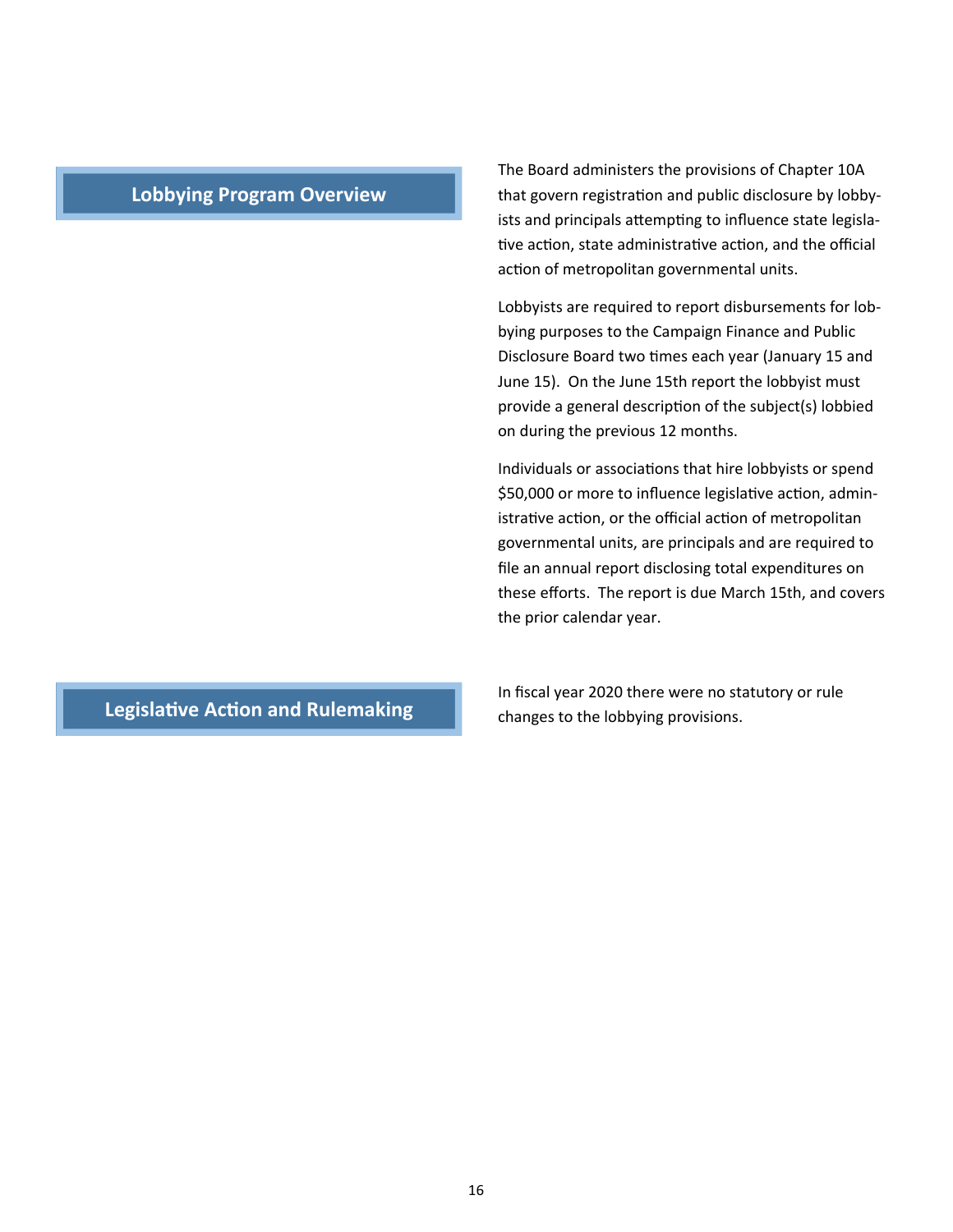**Advisory Opinions Issued Related to Lobbyist Program** 

In fiscal year 2020 the Board issued one advisory opinion related to the lobbying program.

 Advisory Opinion 452 determined that providing meals to public officials is not a prohibited gift as long as the funding for the meals is from an associa‐ tion that is not a principal in Minnesota, and the meals are not provided to the public officials at the request of a lobbyist or principal.

## **Lobbyist Disbursement Reports**

The Board has developed a web-based reporting system for lobbyists. Use of the system is voluntary, but as shown below it is used by most lobbyists as the re‐ porting method of choice. Lobbyist disbursement reports are available for review on the Board website.

| <b>Reporting year</b> | <b>Reports filed</b> | <b>Electronically</b><br>filed |
|-----------------------|----------------------|--------------------------------|
| 2019                  | 4,338                | 93%                            |
| 2018                  | 4,201                | 97%                            |
| 2017                  | 4,231                | 95%                            |
| 2016                  | 4,174                | 98%                            |
| 2015                  | 4,076                | 97%                            |
| 2014                  | 4,041                | 96%                            |
| 2013                  | 3,998                | 97%                            |
| 2012                  | 3,823                | 93%                            |
| 2011                  | 3,959                | 94%                            |
| 2010                  | 3,950                | 98%                            |
| 2009                  | 4,028                | 93%                            |
| 2008                  | 4,022                | 92%                            |
| 2007                  | 3,798                | 90%                            |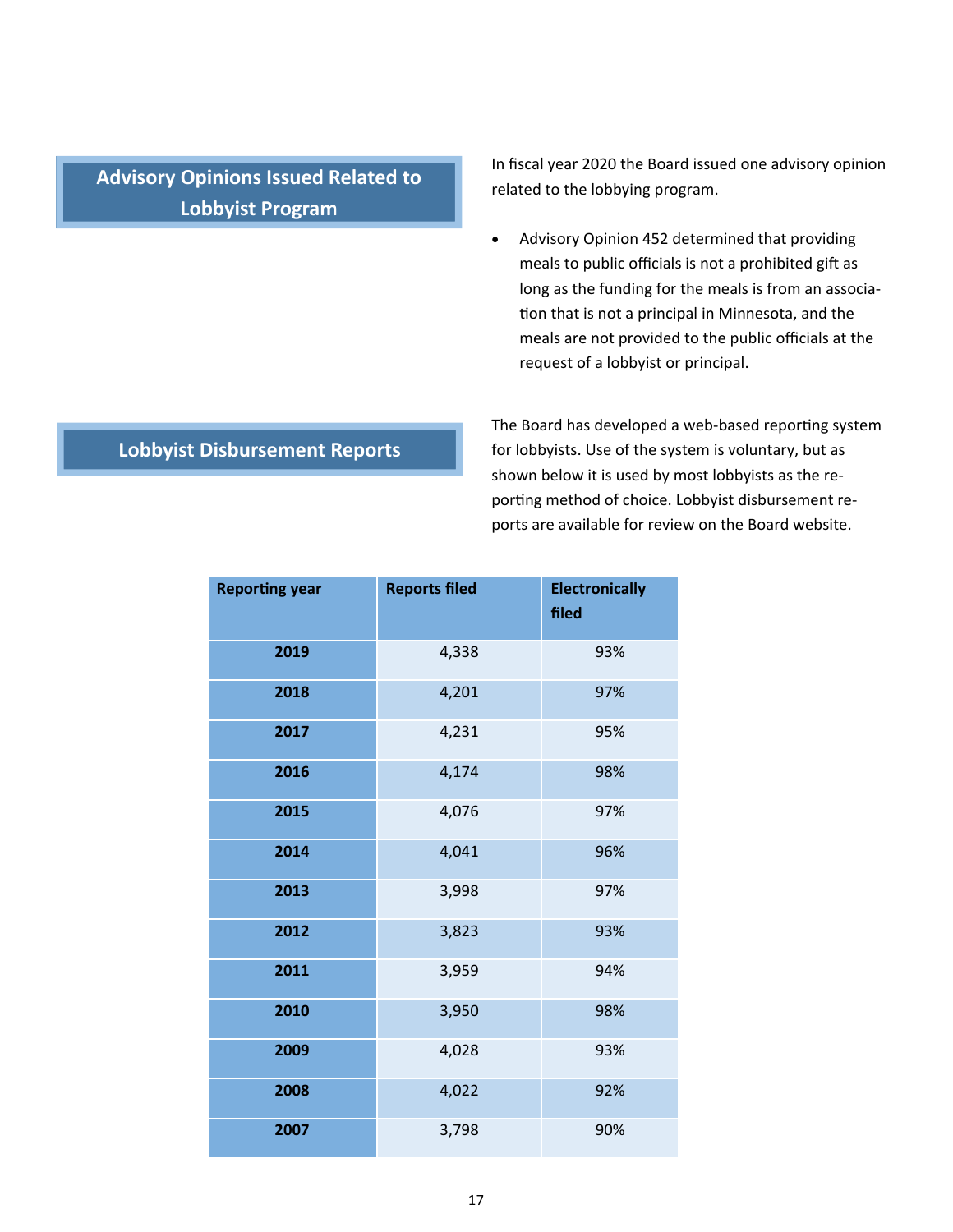## **Principal Reporting**

Chapter 10A requires principals to file an annual report disclosing expenditures made in Minnesota to influence legislative actions, administrative actions, or official actions by a metropolitan governmental unit. The disclosure is a single number which may be rounded to the nearest \$20,000. Starting in 2012 principals are required to break out the amount spent influencing ad‐ ministrative action of the Minnesota Public Utilities Commission from all other lobbying.

|      | <b>All Other Lobbying</b> | <b>MN Public Utilities</b> |              |
|------|---------------------------|----------------------------|--------------|
|      | in Minnesota              | <b>Commission</b>          | <b>Total</b> |
| 2019 | \$68,408,333              | \$7,809,960                | \$76,218,293 |
| 2018 | \$63,727,954              | \$15,029,661               | \$78,757,615 |
| 2017 | \$66,029,622              | \$9,641,044                | \$75,670,666 |
| 2016 | \$62,140,012              | \$6,222,560                | \$68,362,572 |
| 2015 | \$63,947,699              | \$5,177,020                | \$69,124,719 |
| 2014 | \$64,517,472              | \$5,889,000                | \$70,406,472 |
| 2013 | \$69,185,283              | \$5,568,210                | \$74,753,493 |
| 2012 | \$59,060,155              | \$2,749,590                | \$61,809,745 |
| 2011 | \$65,241,174              |                            | \$65,241,174 |
| 2010 | \$59,172,799              |                            | \$59,172,799 |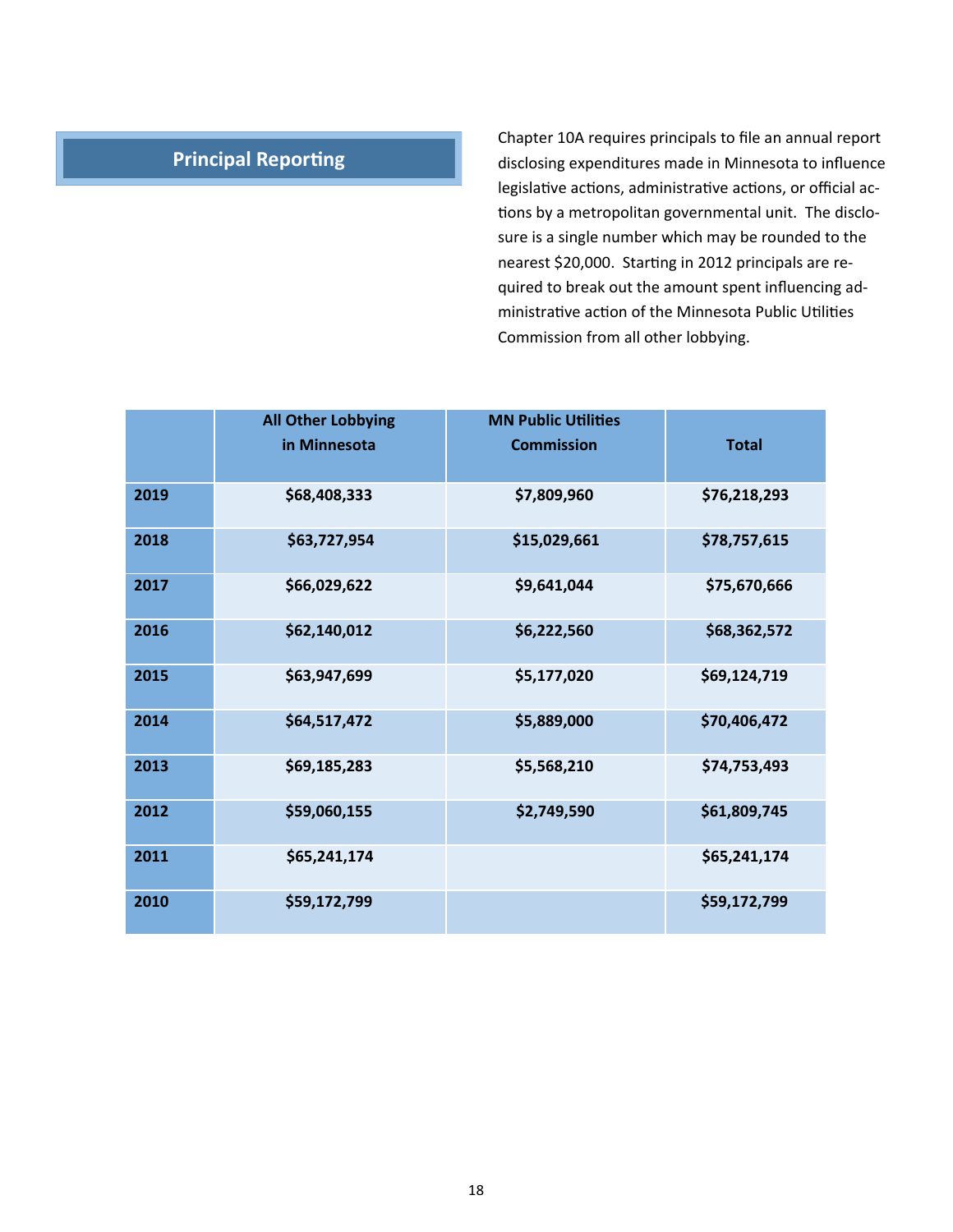#### **Lobbyist Program Enforcement Actions**

In fiscal year 2020 the Board did not conduct any investigations or receive any complaints regarding possible violations concerning the lobbyist program.

**Economic Interest Statement Program Overview** 

The Board administers the provisions of Chapter 10A of the Minnesota Statutes that govern disclosure of eco‐ nomic interests by public officials and local officials in metropolitan governmental units. There were over 3,100 public officials who filed with the Board in fiscal year 2020. Local officials use forms developed by the Board, but file with the local governmental unit.

#### **Filing of Statements**

Original statements of economic interest must be filed at the time of appointment or, for candidates, when the candidate files for office. All incumbent office holders and appointed officials must annually review and recertify their statements. The annual recertification is due by the last Monday in January and covers all time served during the previous calendar year. The Board has devel‐ oped a web based system for submitting economic interest statements.

During fiscal year 2020, there were 370 state offices, boards, agencies, or commissions with elected or ap‐ pointed public officials. The Board processed 4,094 state‐ ments of economic interest during the fiscal year, 83% of which were submitted using the Board's electronic filing system, and 17% of which were submitted on paper forms.

During the annual recertification period in January of 2020, staff processed 2,923 statements. Of those state‐ ments, 92% were filed electronically.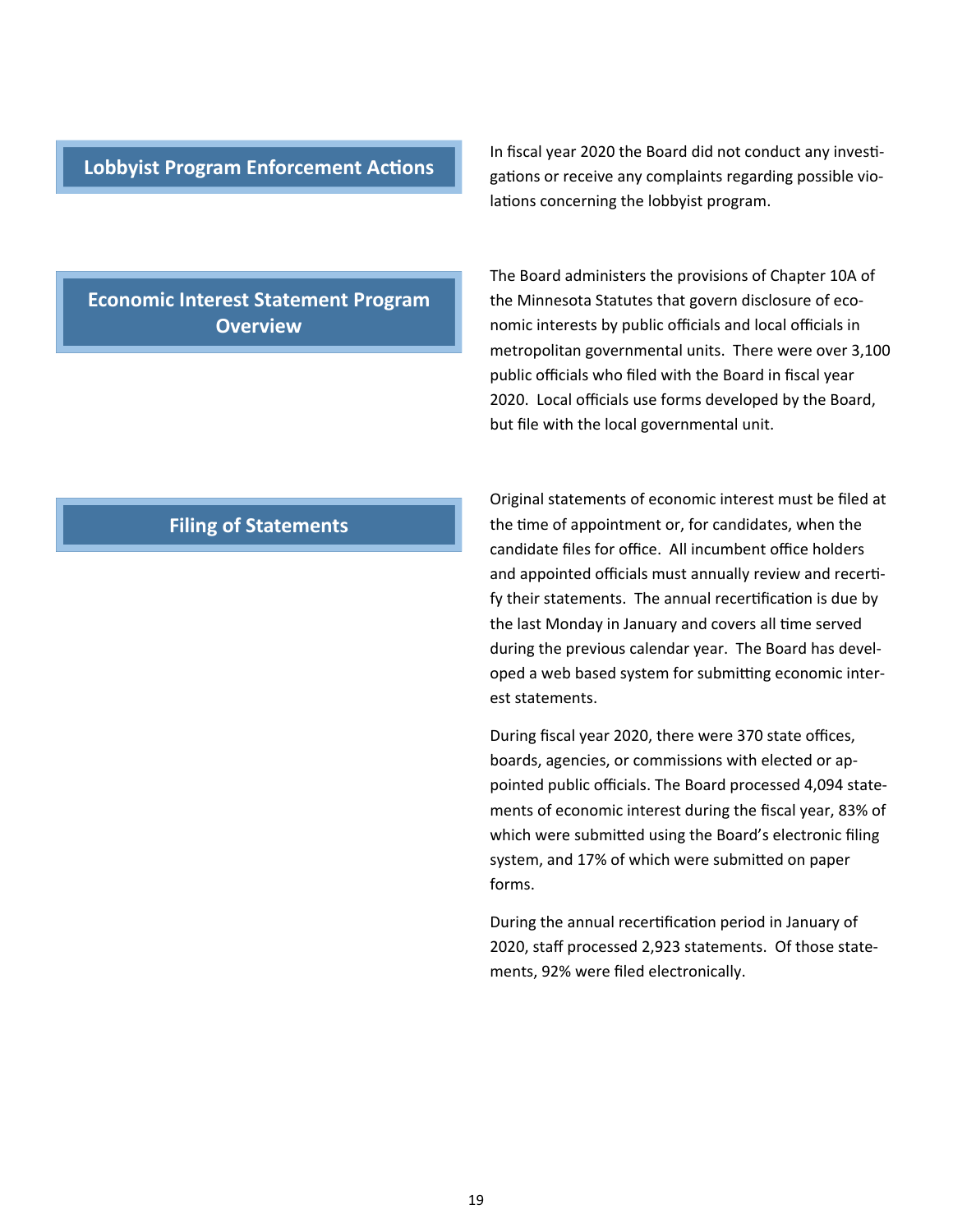#### **Legislative Action and Rulemaking**

In fiscal year 2020, the Board submitted legislative proposals that would have affected the economic interest statement program. Suggested technical changes included standardizing economic interest statement re‐ porting periods. Policy recommendations included establishing a two-tiered disclosure system so that soil and water conservation district supervisors, and members of watershed districts, would disclose information appropriate for the office held. The Board also recommended that public officials disclose direct interest in govern‐ ment contracts and beneficial interest that may create a conflict of interest. The legislature took no action on the recommendaƟons.

No advisory opinions were issued in the economic inter‐ est program in fiscal year 2020.

**Advisory Opinions Issued Related to the Economic Interest Program** 

## **Other Board Programs**

## **Potential Conflict of Interest**

A public or local official who in the discharge of the offi‐ cial's duties would be required to take an action or make a decision that would substantially affect the official's financial interests or those of an associated business must under certain circumstances file a Potential Conflict of Interest Notice, or a written statement describing the potential conflict. If there is insufficient time to comply with the written requirements, oral notice must be given to the official's immediate supervisor of the possible conflict.

If the official is not permitted or is otherwise unable to abstain from action in connection with the matter, the public official must file the notice with the Board and a local official must file with the governing body of the official's political subdivision. The statement must be filed within one week of the action taken.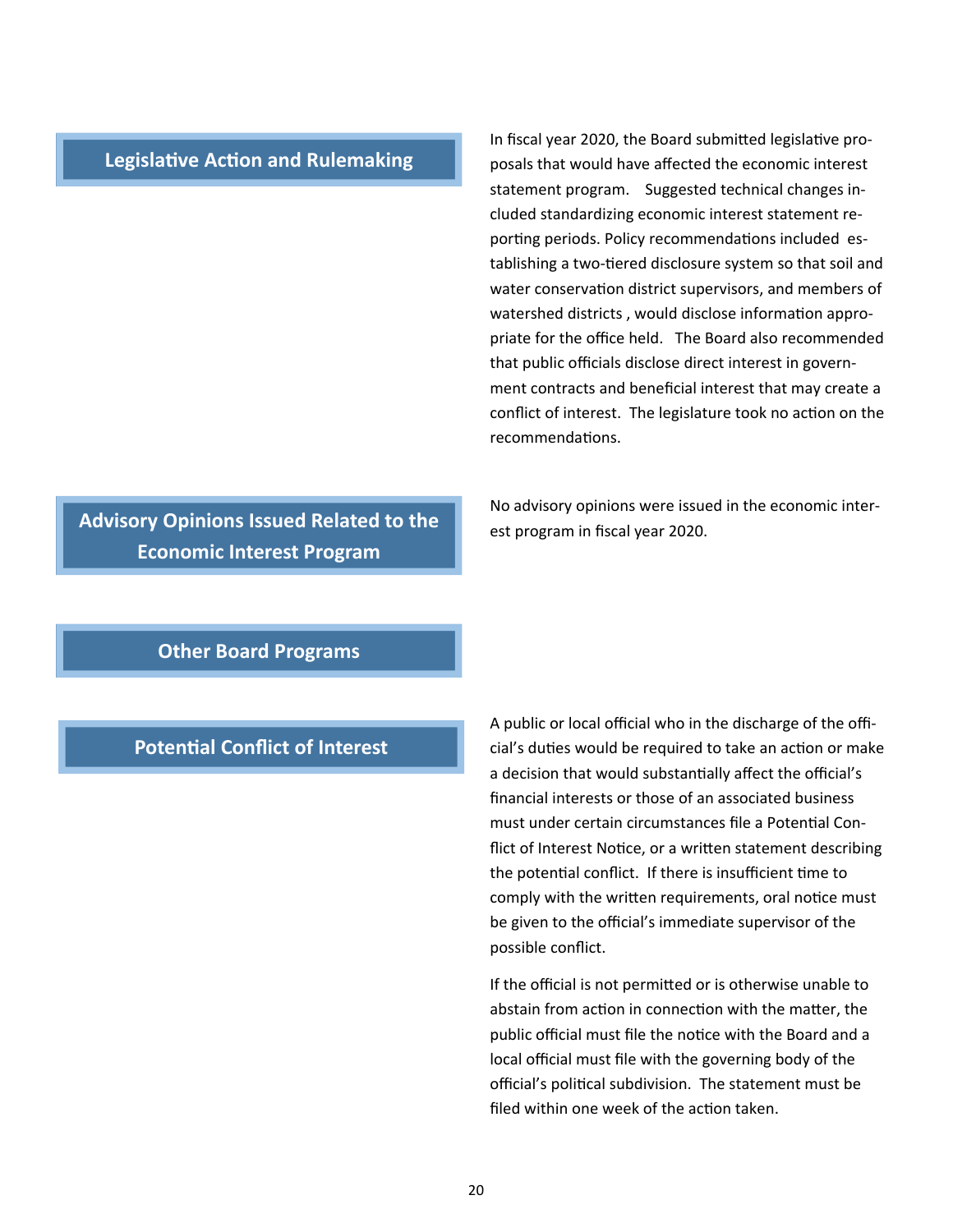**Public Employees Retirement Association Trustee Candidates** 

Candidates for election as PERA Trustees are required to file certain campaign finance disclosure reports with the Campaign Finance and Public Disclosure Board under Minnesota Statutes, section 353.03, subdivision 1. Under this statute, the Board prescribes and furnishes to trustee candidates the reporting form and instructions for completing the form.

#### **Enterprise Minnesota, Inc.**

## The agency name was changed from Minnesota Tech‐ nology, Inc. (MTI) to Enterprise Minnesota, Inc. in 2008. Minnesota Statutes, sections 1160.03 and 1160.04, require certain disclosure by the board of directors and the president of Enterprise Minnesota upon appoint‐ ment and annually thereafter during their terms in office. Under these statutes, the Board prescribes and furnishes to the directors and president the reporting form and instructions for completing the form.

## Minnesota Statutes section 11A.075, requires certain disclosure by SBI members upon appointment and SBI employees upon hire and by both annually until termination of appointment or employment. Under this statute, the Board prescribes and furnishes to the members and employees the reporting form and instructions for completing the form.

## A public official who represents a client for a fee before any individual board, commission, or agency that has rulemaking authority in a hearing conducted under Minnesota Statutes Chapter 14, and in the cases of rate setting, power plant and power line siting, and granting of certificates of need under Minnesota Statutes section 216B.243, must file a Representation Disclosure Statement within 14 days after the appearance has taken place, disclosing the official's part in the action.

#### **RepresentaƟon Disclosure**

**State Board of Investment**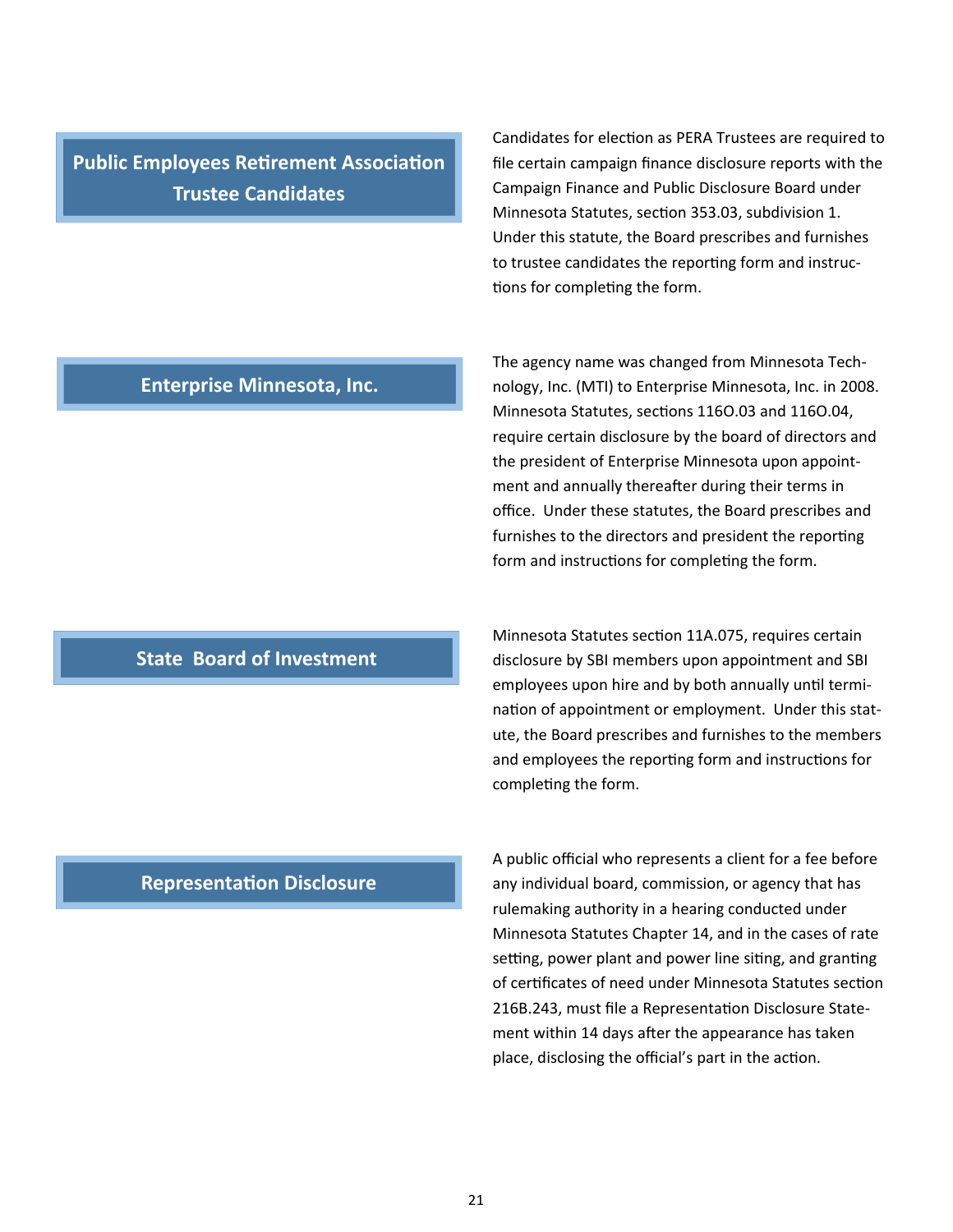#### **Local Pension Plans**

Members of a governing board of a covered pension plan and the chief administrative officer of the plan are required to file certain statements of economic interest with the governing board under Minnesota Statutes section 356A.06, subdivision 4.

The Office of the State Auditor prescribes the state‐ ment and instructions for completing the statement. The chief administrative officer of each covered pension plan must submit to the Campaign Finance and Public Disclosure Board a certified list of all pension board members who filed statements with the pension board no later than January 15th. Approximately 755 pension plans are required to file with the Board under this law. The Board does not have jurisdiction over enforcement of this certification requirement.

#### **Staff DuƟes**

#### **Executive Director**

The executive director facilitates achievement of the Board's goals and objectives, sets the agenda and prepares materials for Board and committee meetings, and directs all agency and staff operations. The executive director also drafts advisory opinions for Board consideration, serves as the Board's representative to the Legislature and the Executive Branch. The executive director is responsible to insure that the information technology resources of the agency are best used to sup‐ port the Board's missions and goals. The executive director is responsible for the calculation of public subsidy payments made to candidates and political party units. Lastly, the executive director administers the preparation of the biennial budget.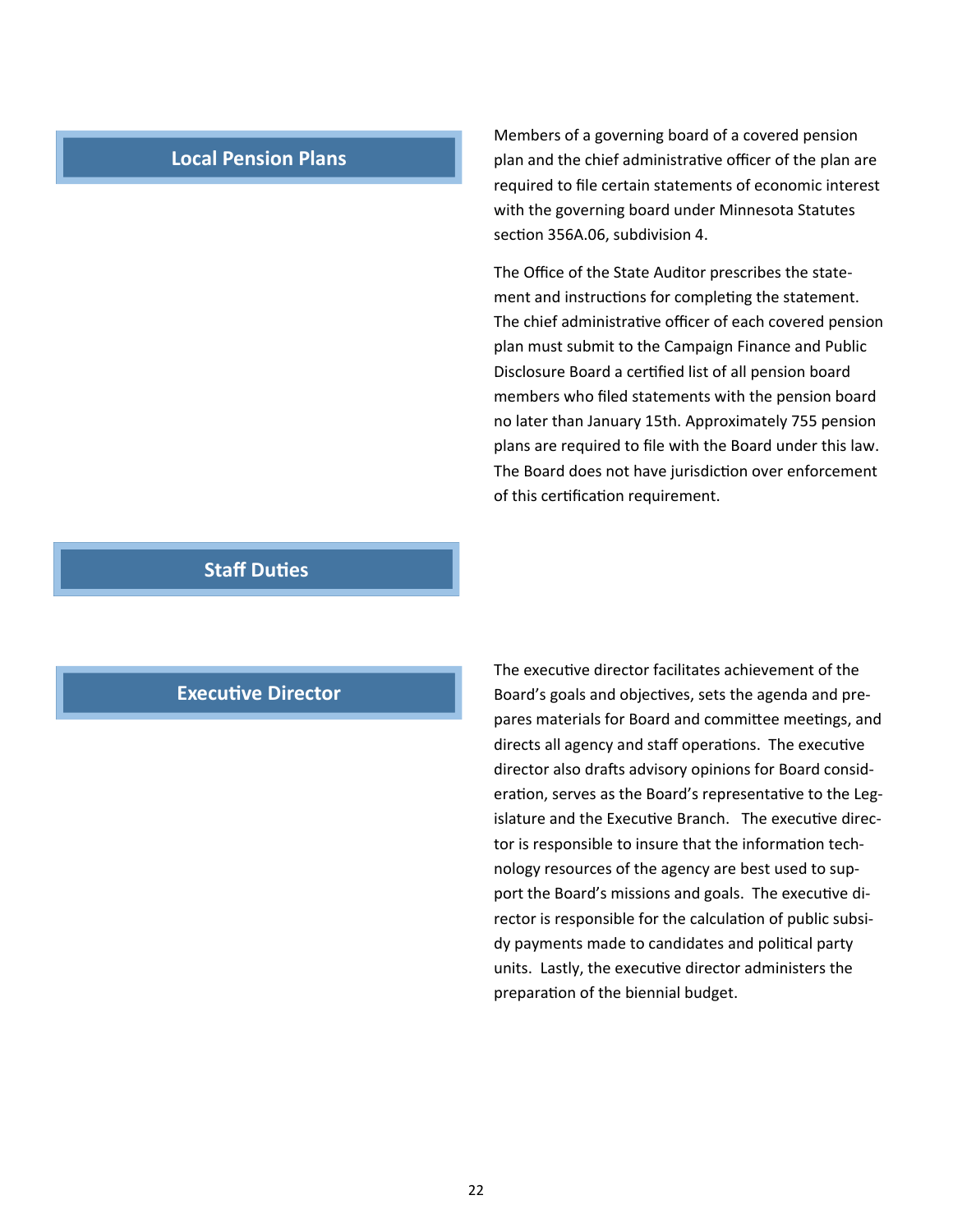#### **Assistant Executive Director**

The assistant executive director serves as advisor to the executive director and assists in management of the operations for the agency. The assistant executive director conducts complex investigations and prepares drafts for Board consideration, reconciles and reports on the Board's financial systems, and supervises the agen‐ cy's compliance programs. The assistant executive director prepares and conducts training classes for clients on campaign finance reporting requirements.

Two staff members hold this position. The legal analysts – management analysts perform legal analysis, make recommendations, and assist in agency administrative rulemaking, the conduct of Board investigations, and drafting findings and orders for Board consideration. These positions also serve as internal management consultants providing support and analysis to the execu‐ tive director and assistant executive director.

The compliance officer provides for distribution, collection, data entry, and filing of campaign finance reports required by Chapter 10A. The compliance officer re‐ views the reconciliation of reported contributions, performs compliance checks on campaign finance reports filed with the Board, assists in the conduct of Board au‐ dits, monitors cases for Revenue Recapture and Minne‐ sota Department of Revenue Collections Division, and prepares and submits reports to the Department of Fi‐ nance regarding civil penalties. The compliance officer also provides compliance advice and guidance to Board staff and clients.

The programs administrator provides for distribution, collection, data entry, and filing of lobbyist disclosure required by Chapter 10A. The programs administrator collects, stores, and retrieves data for the preparation and analysis of summaries of documents filed with the Board. The programs administrator also provides data‐ base advice and guidance to Board staff and clients.

#### **Legal Analyst—Management Analyst**

## **Compliance Officer**

#### **Programs Administrator**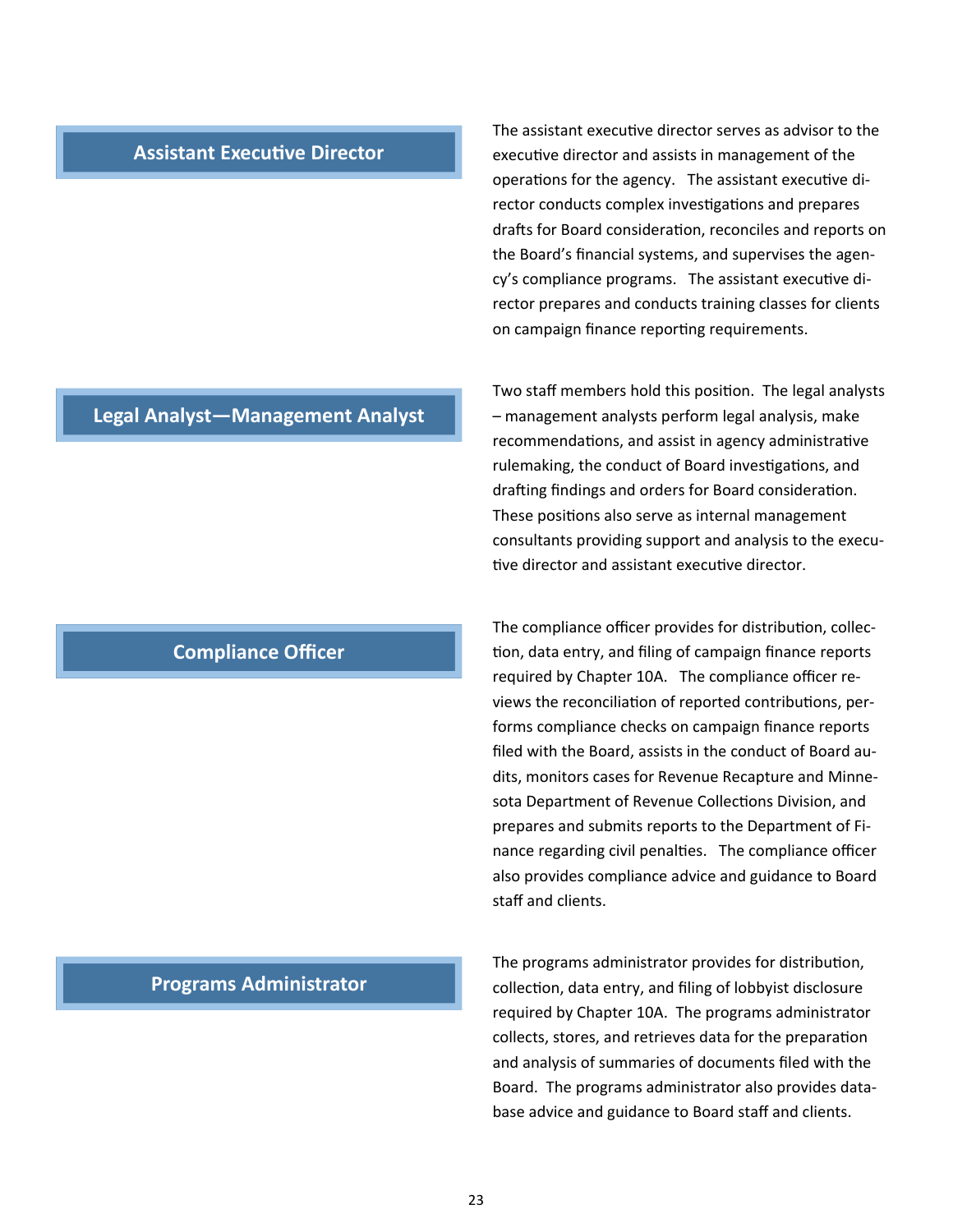## **Programs and Education Analyst**

The programs and education analyst provides for distribution, collection, data entry, and filing of economic interest disclosure required by Chapter 10A. The pro‐ grams and education analyst provides database advice and guidance to Board staff and clients and designs and maintains electronic training materials. The programs and education analyst also administers website content.

**Information Technology Specialist III Database Management** 

**Information Technology Specialist III Application Development** 

This information technology specialist develops, maintains, and manages complex database applications to support administration of all Board programs and activities. The position provides technical service, LAN administration, and training to Board staff. The position also develops, administers, and provides technical sup‐ port for the Board's website and provides client training and support in the use of the Campaign Finance Report‐ er software.

This information technology specialist ensures that the technology resources of the Board support applicable business rules and statutory obligations. The position develops online applications for use by clients in reporting to the Board. The position also develops and administers applications for use by staff and in response to management requests. The position also supports multiple complex relational databases.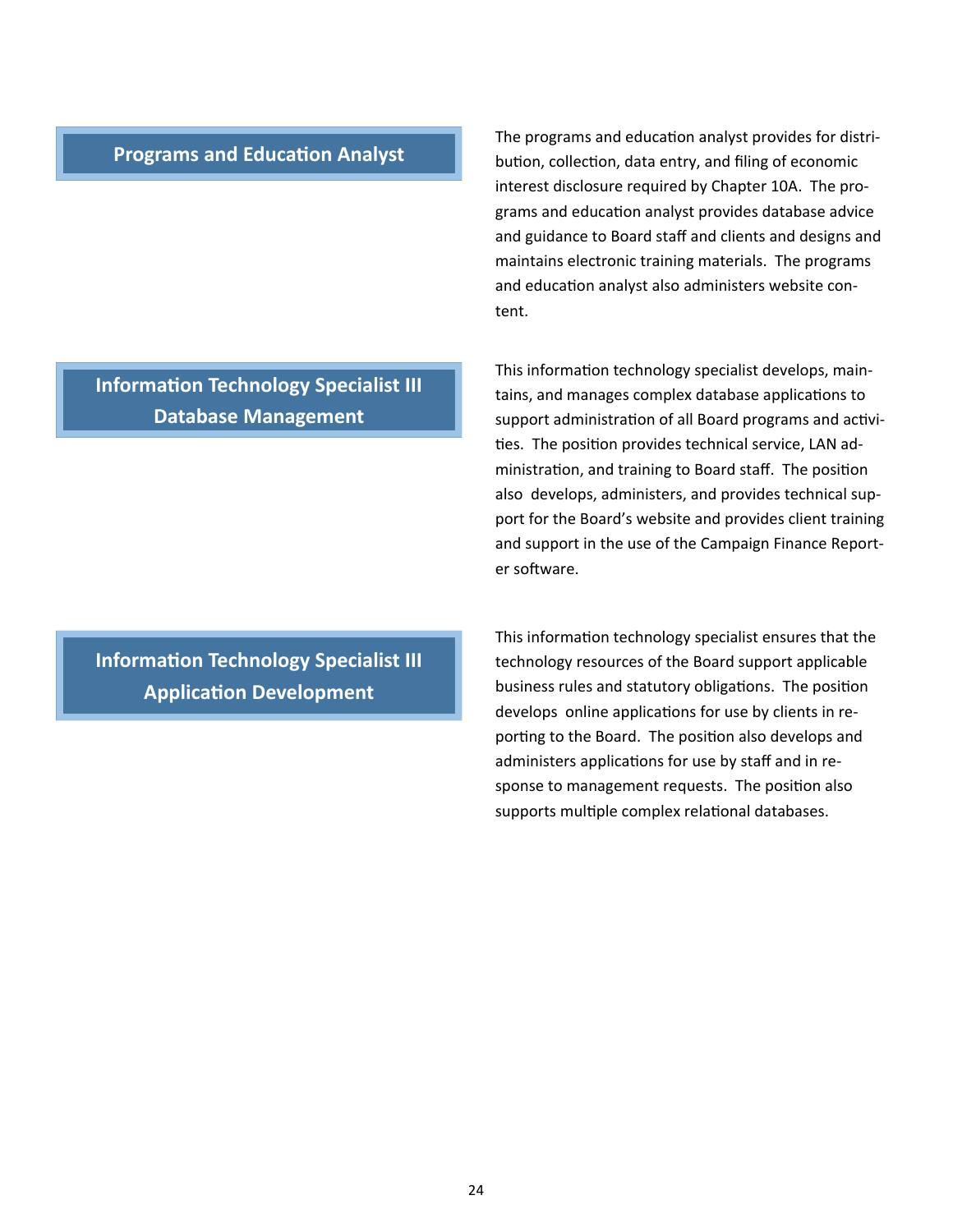## **Staff Salaries FY 2019**

| <b>Position</b>                                            | <b>Staff Member</b> | <b>FY 2020</b> |
|------------------------------------------------------------|---------------------|----------------|
| <b>Executive Director</b>                                  | Jeffrey Sigurdson   | \$121,057      |
| <b>Assistant Director</b>                                  | Megan Engelhardt    | \$102,725      |
| <b>Legal - Management Analyst</b>                          | Jodi Pope           | \$81,517       |
| <b>Legal - Management Analyst</b>                          | Andrew Olson        | \$64,506       |
| Investigator                                               | Melissa Stevens     | \$56,685       |
| <b>Information Technology Specialist 3</b>                 | Jon Peterson        | \$93,722       |
| <b>Information Technology Specialist 3</b>                 | <b>Gary Bauer</b>   | \$81,765       |
| <b>Office and Administrative Specialist</b>                | Marcia Waller       | \$56,592       |
| Program and Education Analyst (Left the Board on 1/8/2020) | Kevin Lochner       | \$21,596       |
| <b>Total Salaries</b>                                      |                     | \$680,165      |

## **Board Financial Information FY 2020**

The Campaign Finance and Public Disclosure Board is funded by a direct appropriation from the Minnesota Legislature. The Board's operational appropriation for fiscal 2020 was \$1,123,000. Funds not expended in the first year of a biennium roll forward into the next fiscal year. Almost the entire amount available for carryforward to fiscal year 2021 is a result of salary savings for positions that were not filled immediately after a vacancy occurred in fiscal year 2020.

| <b>Income Summary</b>                   | <b>FY 2020</b> |
|-----------------------------------------|----------------|
| Appropriation                           | \$1,123,000    |
| Carry forward from fiscal year 2019     | \$0            |
| <b>Total</b>                            | \$1,123,000    |
|                                         |                |
| <b>Expenditure Summary</b>              |                |
| <b>Operating budget expenditures</b>    | (51,050,987)   |
| <b>Carryforward to fiscal year 2021</b> | \$72,013       |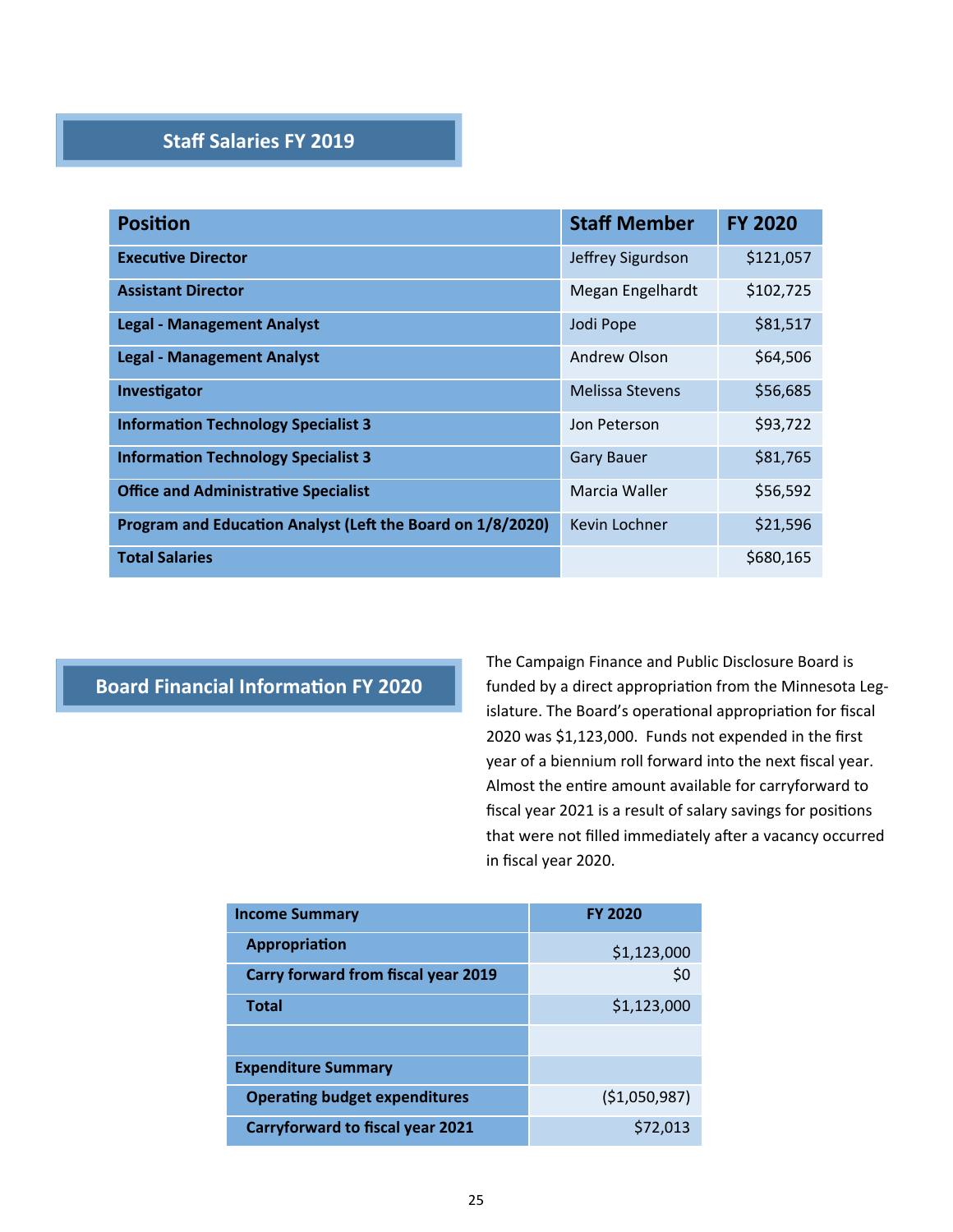## **Board Operating Budget-FY 2020**

| <b>Salary and Benefits</b>                           | <b>FY 2020</b> |
|------------------------------------------------------|----------------|
| <b>Full time staff (salary and fringe)</b>           | \$915,148      |
| Part time seasonal staff                             | \$13,913       |
| <b>Per diem for Board Members</b>                    | \$3,245        |
| <b>Unemployment Compensation</b>                     | \$6,253        |
| <b>Workers compensation insurance</b>                | \$442          |
| <b>Salary and Benefits Sub Total of Expenditures</b> | \$939,001      |

| <b>Operating Expenses</b>                          |           |
|----------------------------------------------------|-----------|
| <b>Office rent</b>                                 | \$42,834  |
| <b>Copier lease</b>                                | \$7,018   |
| <b>Postage</b>                                     | \$10,799  |
| <b>Printing</b>                                    | \$0       |
| <b>Travel</b>                                      | \$3,579   |
| <b>Staff development</b>                           | \$1,464   |
| <b>Supplies</b>                                    | \$6,854   |
| <b>MNIT services</b>                               | \$13,146  |
| Court reporter, subpoena, and court filing costs   | \$723     |
| <b>Equipment</b>                                   | \$3,185   |
| Computer systems development - software            | \$20,153  |
| <b>Other purchased services</b>                    | \$2,231   |
| <b>Operating Expense Sub Total of Expenditures</b> | \$111,986 |
|                                                    |           |

| <b>Board Operating Total Expenditures</b> | \$1,050,987 |
|-------------------------------------------|-------------|
|-------------------------------------------|-------------|